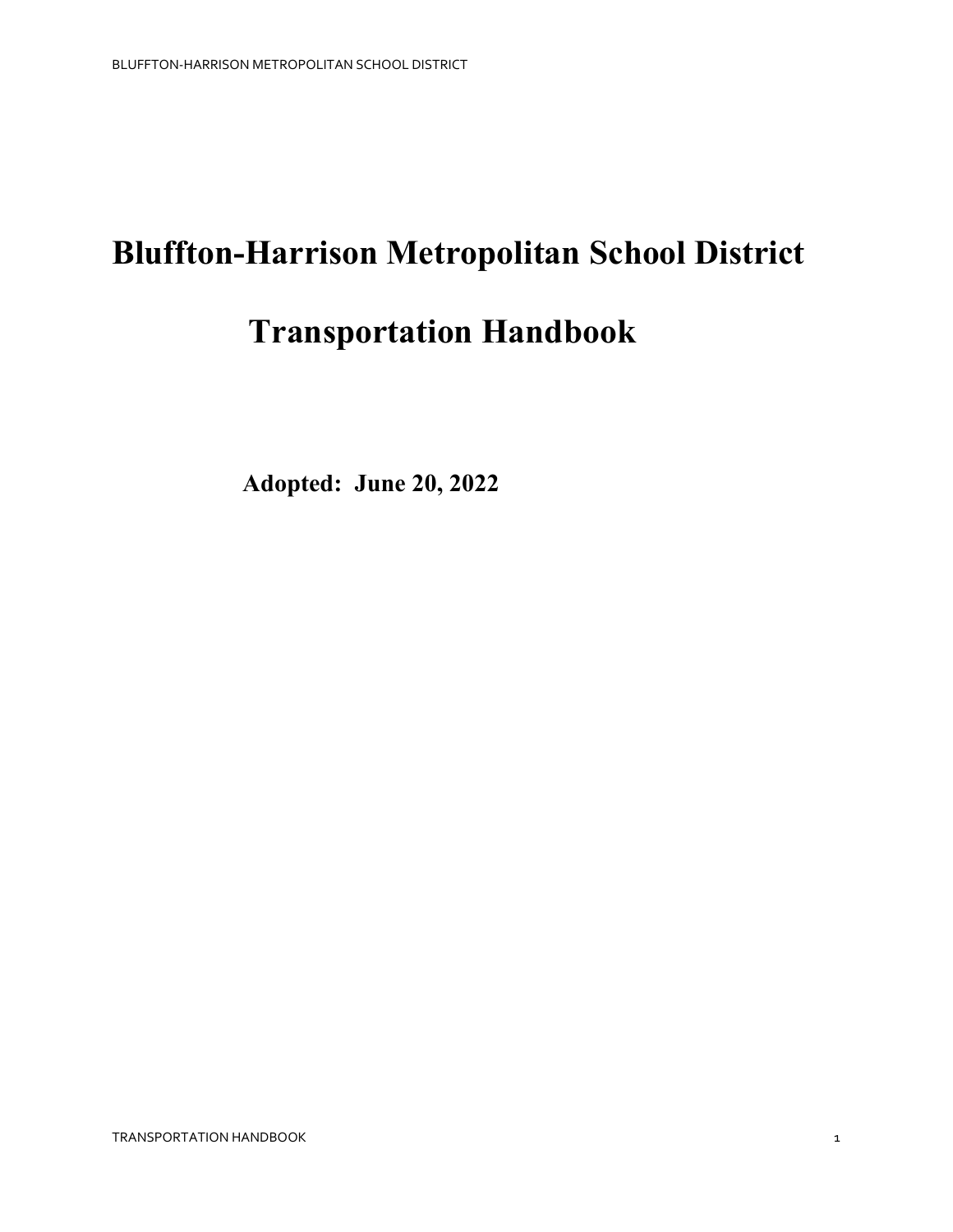| Introduction                                  | 5  |
|-----------------------------------------------|----|
| <b>Transportation Handbook Receipt</b>        | 6  |
| <b>Operations / Telephone Numbers</b>         | 7  |
| General                                       | 8  |
| <b>Public Relations</b>                       | 12 |
| <b>Relatives on Bus</b>                       | 12 |
| <b>Request for Route Change</b>               | 12 |
| <b>Seat Assignments</b>                       | 12 |
| <b>Suspected Neglect or Abuse</b>             | 12 |
| Tornado                                       | 13 |
| <b>Student Bullying</b>                       | 15 |
| <b>Student Supervision</b>                    | 15 |
| Attendance                                    | 15 |
| <b>Substitute Drivers</b>                     | 16 |
| Vehicle Keys                                  | 16 |
| CDL Physical Payment & Reimbursement          | 16 |
| Daily Pre-Trip Inspection                     | 17 |
| Overview                                      | 17 |
| Passenger Entry                               | 17 |
| <b>Emergency Equipment</b>                    | 17 |
| Pre-Driving Adjustments & Starting Engine     | 17 |
| <b>Check Gauges</b>                           | 17 |
| <b>Check Inside Controls</b>                  | 18 |
| <b>Hydraulic Brake Check</b>                  | 18 |
| Air Brake Checks                              | 18 |
| Parking Brake & Service Brake Checks          | 18 |
| Passenger Seating, Emergency Exits & Windows, |    |
| Signal Check                                  | 18 |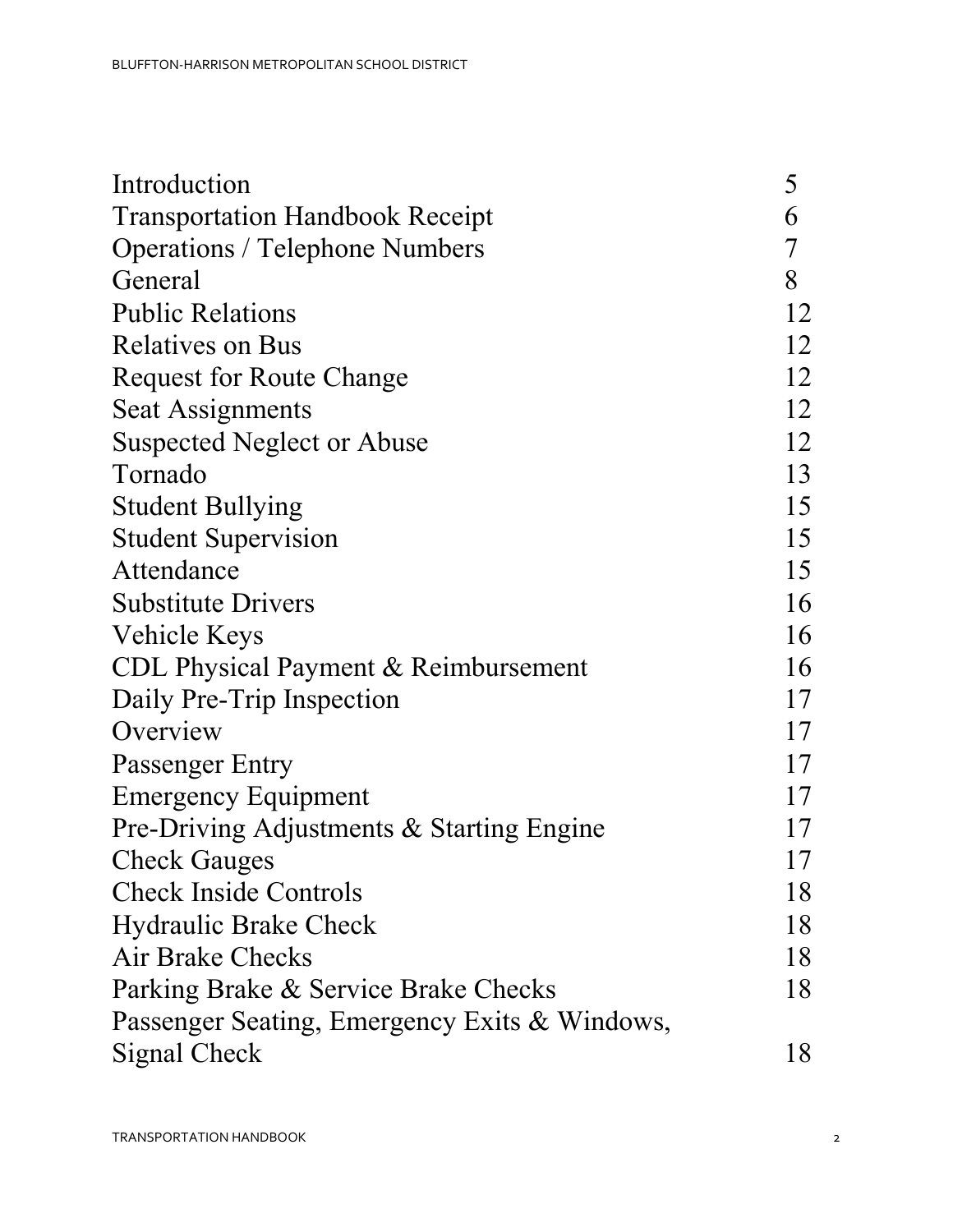| Outside of Bus Lights, Signals, Stop Arm,           |    |
|-----------------------------------------------------|----|
| <b>Walking Control Arm</b>                          | 19 |
| Radio General                                       | 20 |
| <b>School Bus Driver Qualifications</b>             | 21 |
| <b>Bus Idling</b>                                   | 22 |
| <b>Student Discipline</b>                           | 23 |
| <b>Bus Rules</b>                                    | 24 |
| On the Bus                                          | 25 |
| <b>Bus Stop Rules</b>                               | 26 |
| Trips                                               | 26 |
| Definitions                                         | 26 |
| Driver Assignment                                   | 27 |
| Driver Request                                      | 27 |
| <b>Trip Rules</b>                                   | 27 |
| <b>Driver Responsibility</b>                        | 28 |
| <b>Sponsor Responsibility</b>                       | 29 |
| Special Purpose Bus Drop-Off Guidelines             | 30 |
| Violations                                          | 31 |
| Grievance                                           | 32 |
| <b>Emergency Procedures</b>                         | 32 |
| <b>Accident Procedures</b>                          | 33 |
| <b>Accident Review Procedure</b>                    | 34 |
| Points Assessed for Preventable Accidents Involving |    |
| <b>Property Damage Only</b>                         | 35 |
| Disciplinary Consequences and Retraining Schedule   | 35 |
| Personal Injury Accident                            | 36 |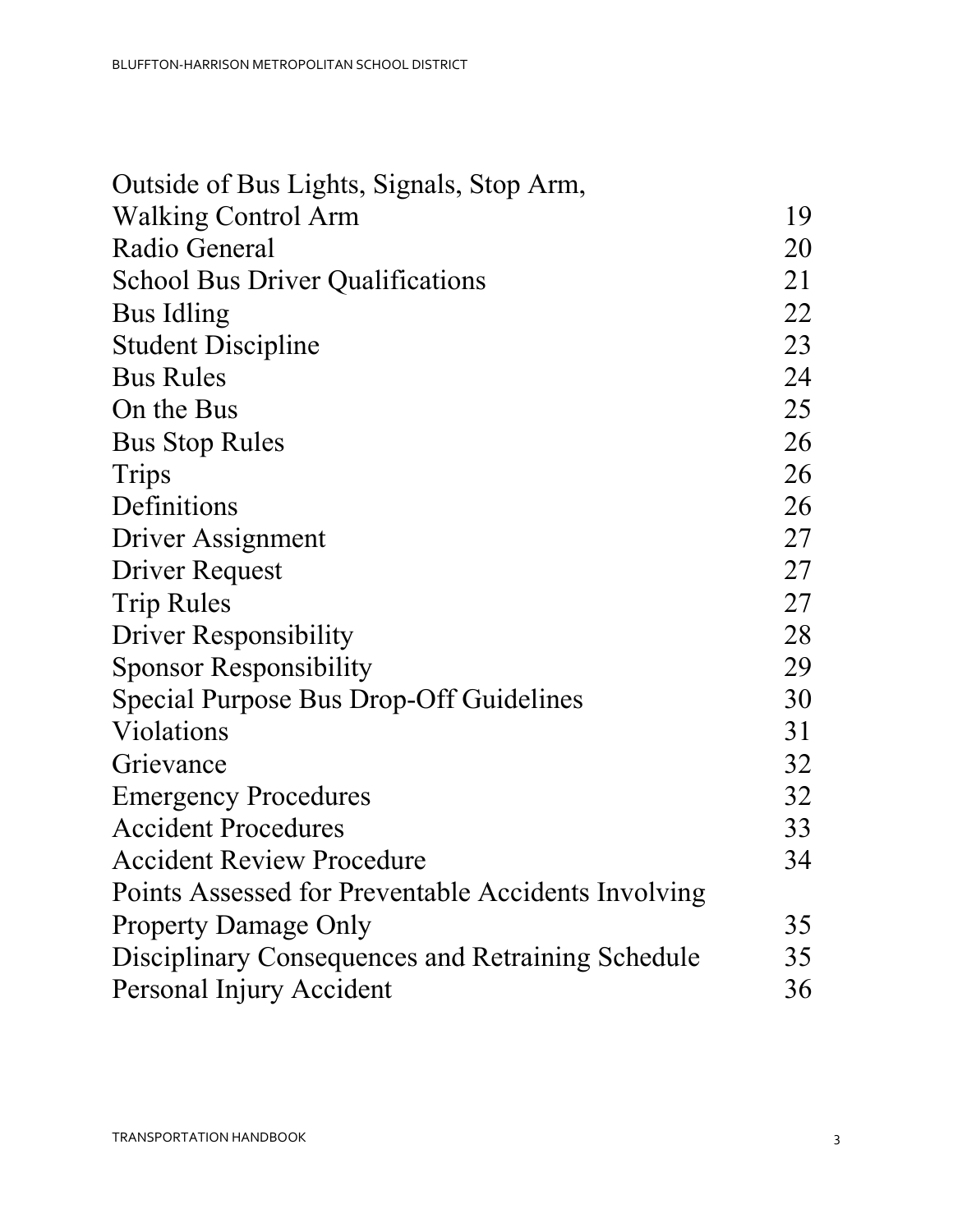| <b>Accident Reporting</b>                         | 37 |
|---------------------------------------------------|----|
| <b>Reckless or Unsafe Driving</b>                 | 37 |
| <b>Weapon Policy</b>                              | 37 |
| <b>Fight Procedure</b>                            | 38 |
| <b>Unauthorized Bus Entry</b>                     | 38 |
| Hijack / Hostage Procedure                        | 39 |
| <b>Evacuation Procedure</b>                       | 39 |
| <b>Driver Suspension</b>                          | 39 |
| Evacuation Procedure – Without Driver Supervision | 40 |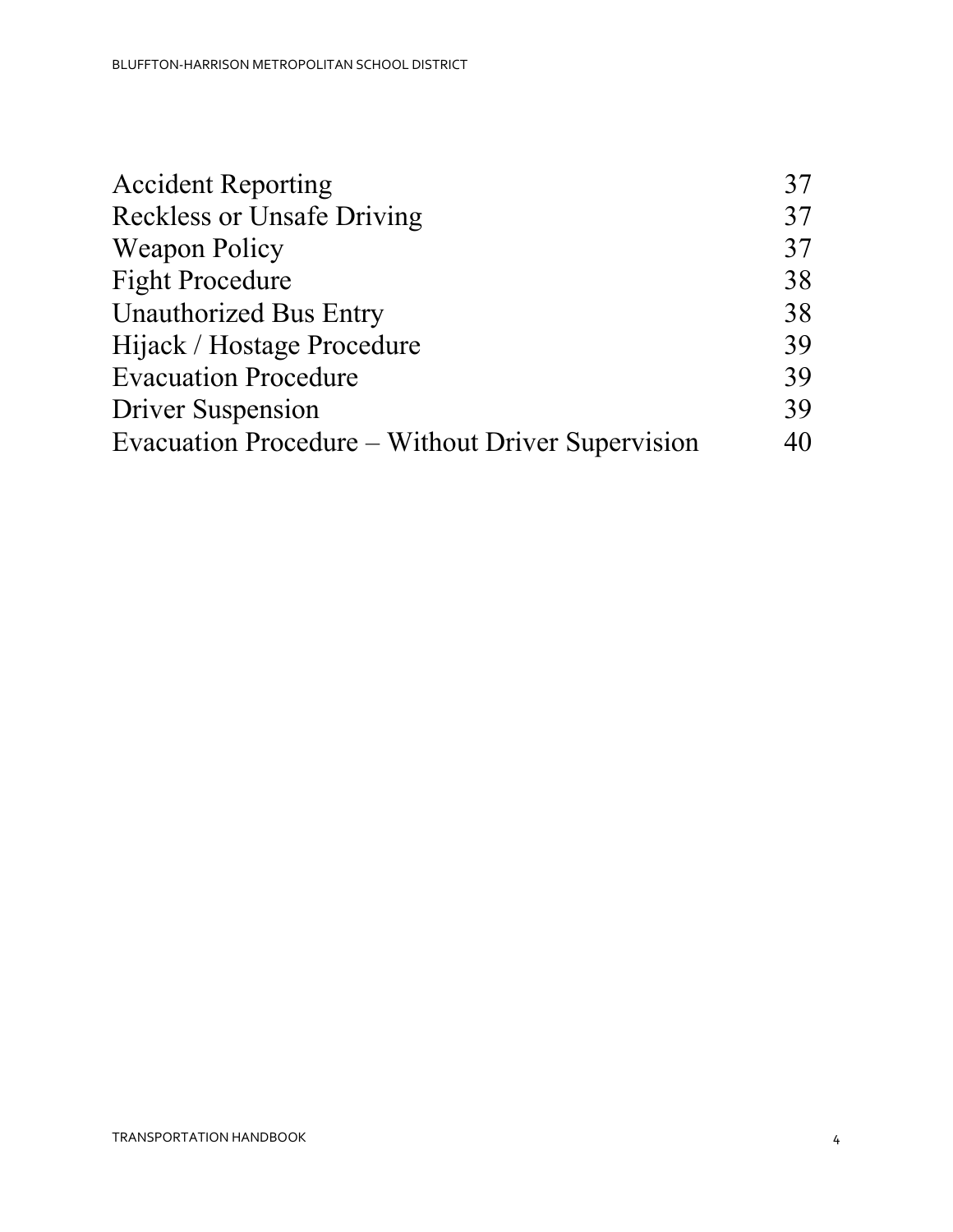## **BHMSD TRANSPORTATION HANDBOOK**

#### **INTRODUCTION**

This handbook has been prepared for the purpose of strengthening our transportation system. When the safety and welfare of approximately 1,700 students are at stake each day of the school year, it is necessary that each person involved have a clear understanding of his/her responsibilities. The success of any school transportation operation depends largely upon the quality of performance and the degree of dedication displayed by those involved.

It is hoped that the information set forth within this handbook will be of value to all school bus drivers. Each driver should read and be familiar with its contents. A copy should be kept in your bus for reference at all times.

This manual will be reviewed each year and necessary revisions will be made. Any suggestions for additions or deletions will be appreciated.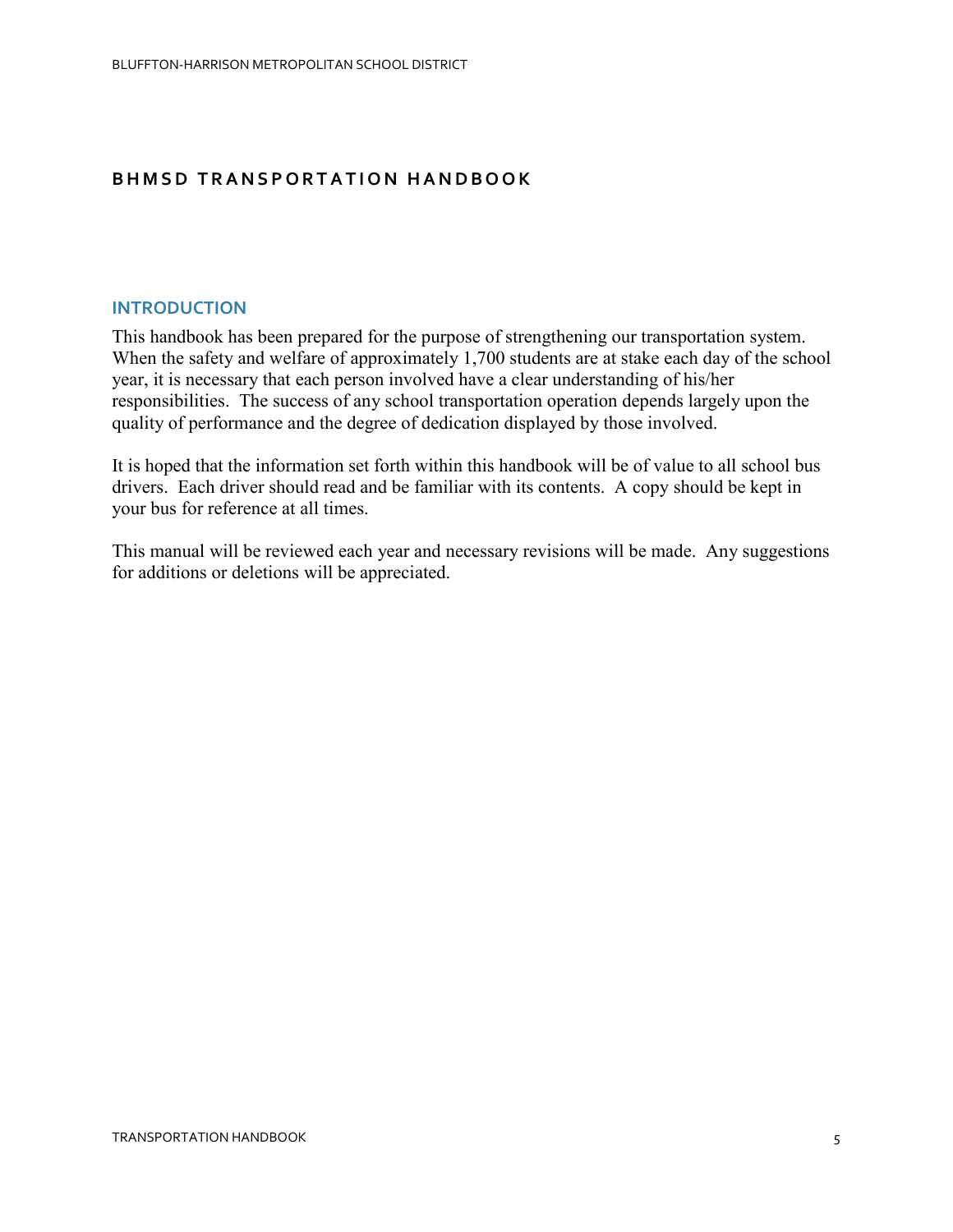#### **TRANSPORTATION HANDBOOK RECEIPT**

**It is the responsibility of all Bluffton-Harrison transportation employees to understand and follow all legislation affecting student transportation. Transportation employees may be suspended or terminated for failure to follow/comply with policies or procedures listed in the driver handbook. Decisions regarding suspension or dismissal will be made on a caseby-case basis. Please contact the Transportation Coordinator with any questions, comments, or concerns.**

Employee Name: \_\_\_\_\_\_\_\_\_\_\_\_\_\_\_\_\_\_\_\_\_\_\_\_\_\_\_\_\_\_\_

Position:

I hereby acknowledge receipt of my personal copy of the Bluffton-Harrison M.S.D. Transportation Handbook. I agree to read the handbook and abide by its content. If I have any questions regarding this handbooks content, I should direct my questions to the Transportation Coordinator for training and assistance.

Signature: \_\_\_\_\_\_\_\_\_\_\_\_\_\_\_\_\_\_\_\_\_\_\_\_\_\_\_\_\_\_\_\_\_\_\_\_\_\_

Date: \_\_\_\_\_\_\_\_\_\_\_\_\_\_\_\_\_\_\_\_\_\_\_\_\_\_\_\_\_\_\_\_\_\_\_\_\_\_\_\_\_\_\_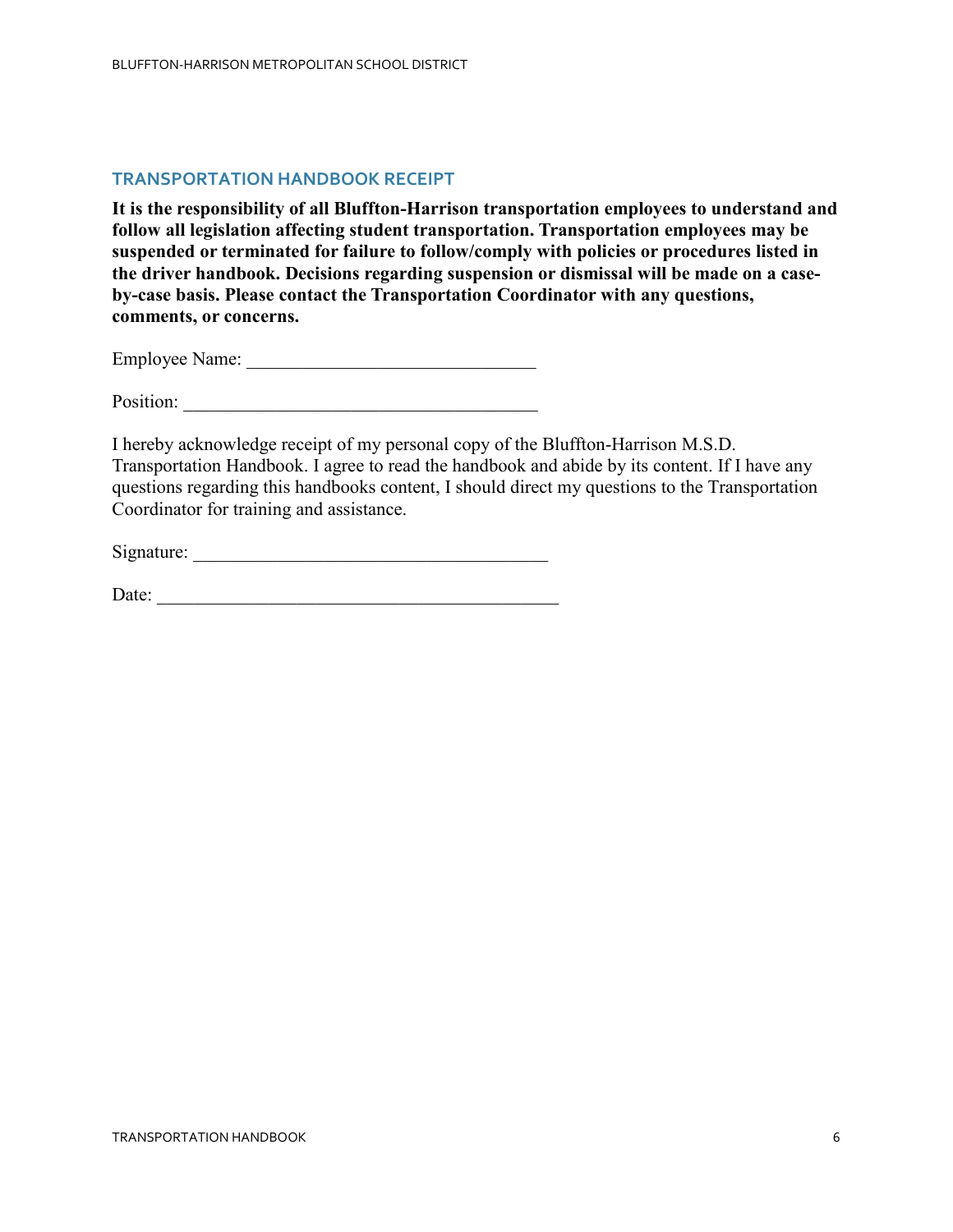## **OPERATIONS**

## **TELEPHONE NUMBERS**

| ASSISTANT SUPERINTENDENT (Mrs. Meitzler) (260) 820-0433       |  |
|---------------------------------------------------------------|--|
| TRANSPORTATION COORDINATOR (Kassandra Osborn)  (260) 273-9571 |  |
|                                                               |  |
|                                                               |  |
|                                                               |  |
|                                                               |  |
|                                                               |  |
|                                                               |  |
|                                                               |  |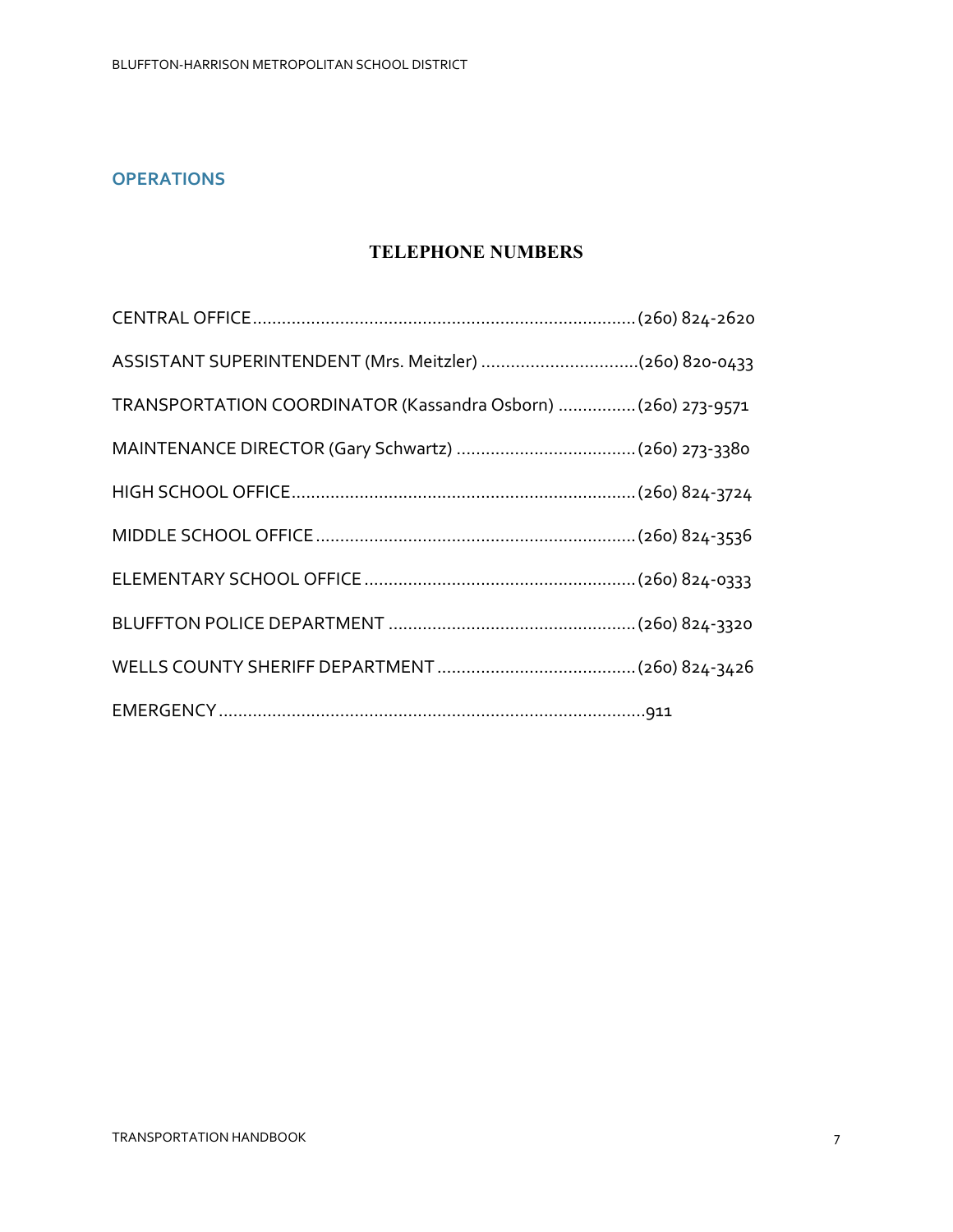## **GENERAL**

- 1. One regular driver per route.
- 2. During regular routes, only the driver and the assigned students are allowed on the bus.
- 3. If a driver cannot make a pickup at a stop, it will be the responsibility of the driver to contact the buildings and notify them of the reason and ask them to make provisions for another stop as approved by the Transportation Coordinator.
- 4. No buses are to arrive at Bluffton High School before 7:25 AM unless approved by the Transportation Coordinator.
- 5. No student shall get off the bus at Bluffton-Harrison Elementary School from either Bluffton Middle School or Bluffton High School in the afternoon. Exceptions include childcare workers or others approved by school administration.
- 6. When drivers have a vehicle run their stop arm it will be the responsibility of the driver to submit a witness statement to the Transportation Coordinator.
	- a. Information needed if possible:
		- i. Make of vehicle
		- ii. Color
		- iii. License plate number
		- iv. Description of driver
- 7. Each route is required to have a minimum of 2 (two)-evacuation drills each school year. These will be documented and sent to the Transportation Coordinator for verification of compliance. The Transportation Coordinator will designate when each evacuation drill will occur each school year.
- 8. All buses have assigned parking spaces. Please park all buses in their assigned spaces.
- 9. Bus Fueling: Drivers must remain at the fuel pump during fueling. Drivers must use the BHMSD fuel pump whenever possible, exceptions must be approved by the Transportation Coordinator.
- 10. Drivers will not refuel buses with any students on the bus.
- 11. Drivers will attend and complete the following:
	- a. Annual Safety and Recertification Meeting
	- b. Department Meetings as scheduled
	- c. CPR / First Aid Training (every two years)
	- d. Required IDOE Training
	- e. Other training session as assigned by the district.

12. All drivers are required to have a valid copy of their CDL, CDL physical, physical fitness certificate, physical performance test, and yellow card on file with the Transportation Coordinator.

- 13. Drivers will dress appropriately, keeping in mind that they are working with children. Drivers are a representative of the district and will maintain a professional appearance. Wearing of sandals, flip-flops, and other open-toed shoes are not permitted to be worn by drivers.
- 14. All drivers will abide by all rules the students are required to follow.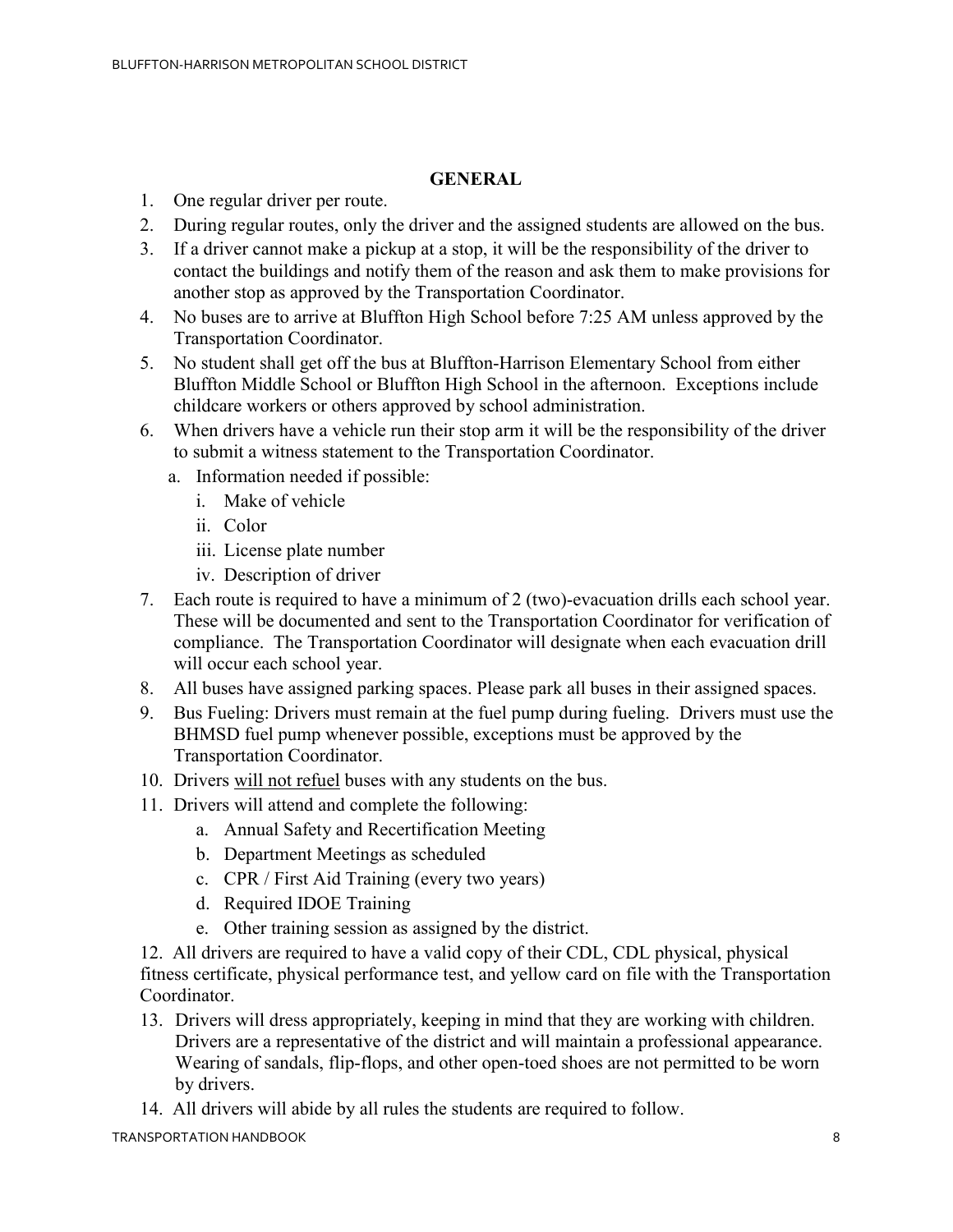- 15. Drivers are not to use cell phones while bus is moving or while supervising students. Cell phones should only be used in emergency situations while a driver is supervising students.
- 16. No driver may drink alcoholic beverages during the school day or 8 hours prior to service.
- 17. The driver shall not smoke or use tobacco in the school bus or on school premises.
- 18. Drivers shall abide by all Board Policies.
- 19. It is the responsibility of the driver to supervise the loading and unloading of the students at all times. Drivers shall remain on the bus or beside the front door of the bus at all times children are in the bus. *At no point in time should students be unattended on a school bus.*
- 20. Drivers shall be responsible for reporting maintenance issues to the Maintenance Director and seeing that the bus is kept clean (inside and out).
- 21. All drivers shall use headlights at all times the buses are in operation, day or night.
- 22. Drivers shall prepare a student rider's sheet of the children riding his/her bus. One copy of the chart should be turned in to Transportation within two (2) weeks of the beginning of school. Drivers shall keep the student rider sheet up to date throughout the school year by notifying the Transportation Coordinator of any changes.
- 23. No school bus shall pass another school bus unless the first bus authorizes the second bus to pass.
- 24. School buses MUST stop at all railroad grade crossings. Drivers shall use 4 way flashers, use the noise suppressant switch and put the bus in neutral.
- 25. No school bus shall be operated upon the highways of this state at a speed greater than that posted for any speed zone and in no event shall any school bus be operated at a speed greater than 60 mph on any Federal or State Highway and 40 mph on any county roadway.
- 26. School bus drivers shall comply with all laws, rules and regulations governing the operation of motor vehicles on the highways of the State of Indiana.
- 27. The "STOP" Arm shall be displayed when the school bus is stopped to load or unload passengers. The stop arm shall be displayed until students are on the bus **and are seated.** Then the stop arm will be put in and not displayed until the next stop.
- 28. When necessary for students leaving a school bus to cross the road, they shall keep to the right of the bus and cross at least ten (10) feet in front of the bus at the driver's signal. The driver shall not start the bus until such students have safely crossed the road.
- 29. All drivers shall check the bus at the completion of each trip to discover:
	- a. Any children left on the bus.
	- b. Any damage to seats or seatbacks.
	- c. Any articles left on the bus.
- 30. A bus shall not stop to give aid to any other vehicle other than a school bus and then only in an emergency and under safe parking conditions.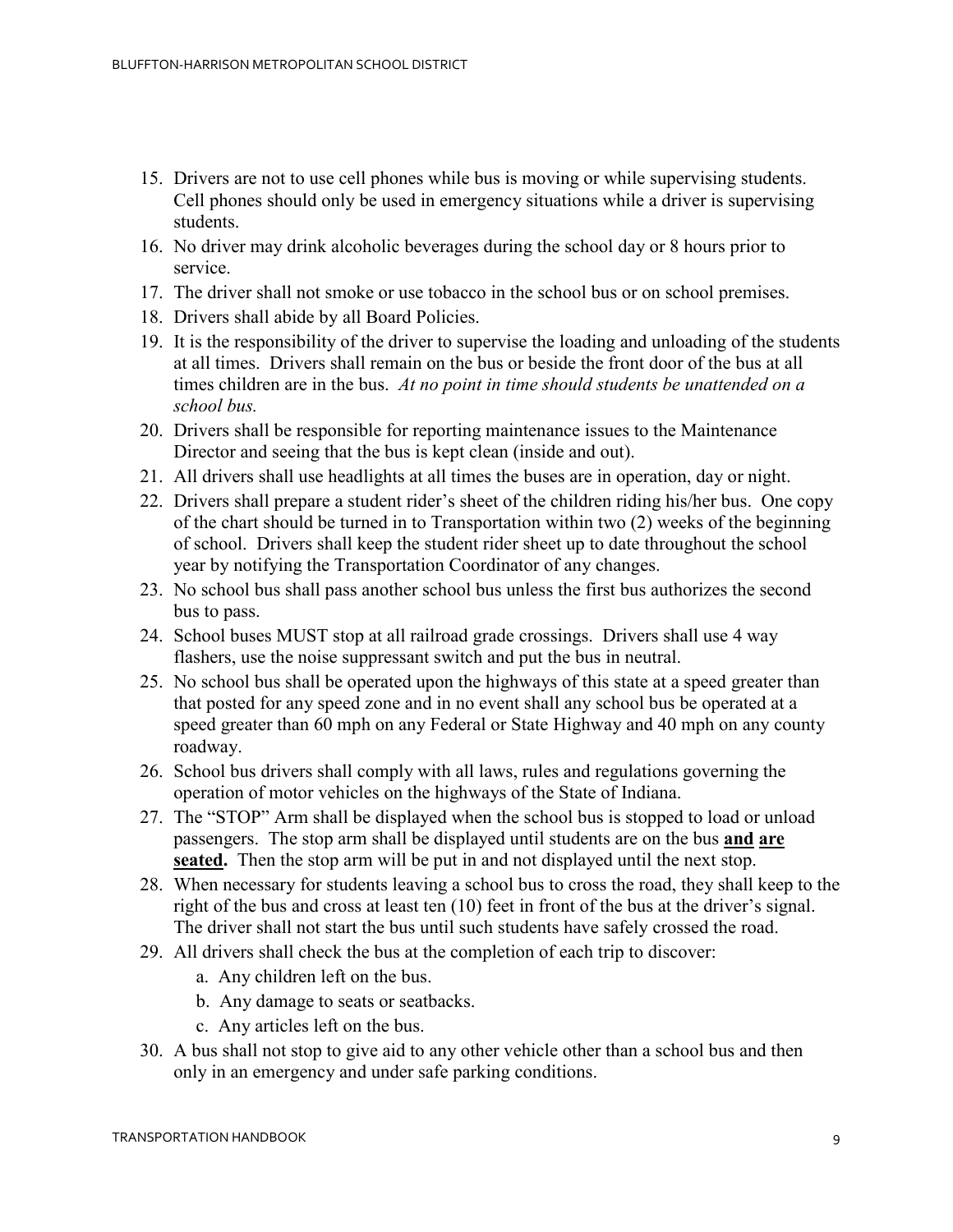- 31. Each school bus driver shall be at his or her designated school building ready for passengers prior to the school dismissal time.
- 32. Drivers shall report all accidents involving a corporation bus to the Transportation Coordinator as soon as possible. In the event of an accident, the vehicle will not be removed until authorized by a law enforcement officer or Transportation Coordinator.
- 33. In case of an accident, when any school bus is stopped on the road, the driver shall protect the bus from further accidents and must always keep in mind that his/her first responsibility is to his/her passengers.
- 34. Drivers shall be responsible for discipline on his/her bus. Unusual problems concerning discipline should be reported to the school administrators on the day they occur.
- 35. Drivers shall make contact to student's parent/guardian(s) regarding discipline issues whenever possible prior to involving school administrators.
- 36. Drivers shall follow the directions of the school administrators.
- 37. Drivers shall complete a "School Bus Conduct Report" form for all violators of safety or conduct rules by students on his/her bus. Conduct reports are located in each school building's main office and in the Transportation Facility. Reports should be filled out thoroughly. Names of other riders involved should not be included on the report. Discipline or other occurrences involving students should be discussed privately in the office with one of the principals or the Transportation Coordinator. **Incidents on the bus are not to be discussed with other employees or outside the transportation department.**
- 38. Any complaint or notice in writing received by the Transportation Coordinator and/or Assistant Superintendent of an infraction of the above rules by a bus driver shall be deemed sufficient grounds for an investigation and suspension or cancellation of contract.
- 39. When a parent or patron expresses a concern to the central office, the concern will be shared with the driver in either a phone conversation or during a meeting between the Transportation Coordinator and the driver. It is expected that this meeting will resolve the situation and correct any issues. The Transportation Coordinator or building administrator will support the driver publicly, but work with the driver to determine the validity of the concern. Additional steps may be taken by the Transportation Coordinator if it is determined that the concern is valid or safety issues are not resolved.
- 40. Bus drivers are required to check bus first aid and body fluid kits periodically to make sure all supplies are current. Requests for new supplies can be made to the Maintenance Staff for supplies with an expired expiration date or when replacement supplies are necessary.
- 41. It is the responsibility of each driver to provide current contact information to the Transportation Coordinator including: phone numbers (both home and mobile) and mailing address. All drivers must utilize their assigned BHMSD email account for school communication.
- 42. School bus drivers should report any incidents of sexual or verbal harassment from another employee to the Assistant Superintendent.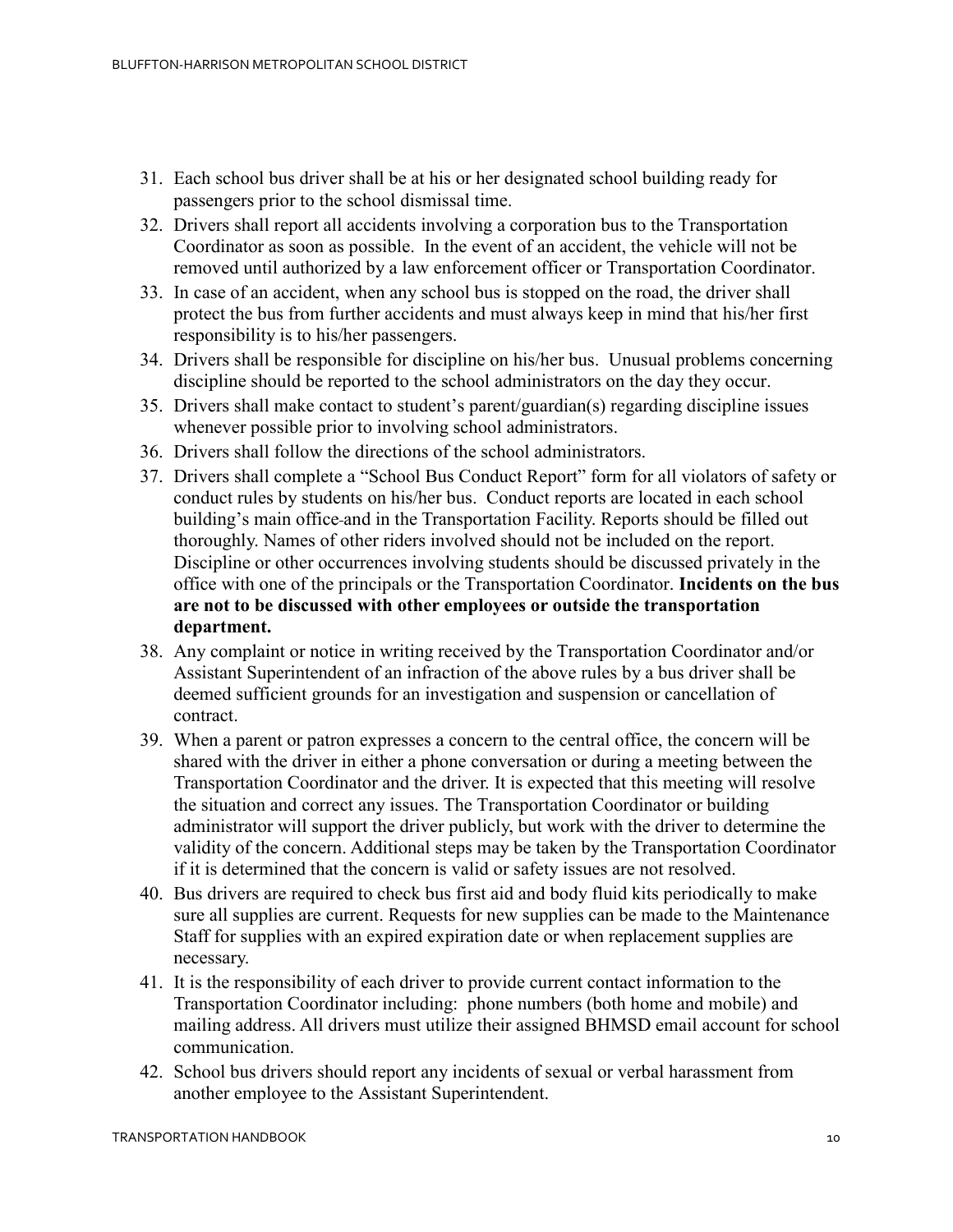## **PUBLIC RELATIONS**

Transportation employees are a vital part of the school corporation support staff. Drivers are usually the first school employee a student sees at the beginning and end of every school day. All school transportation employees are expected to support the district's public relations program in the following ways:

- Contact parents with minor concerns about student conduct (when possible) before writing up a conduct report.
- Listen carefully to parent concerns without interrupting before offering a different viewpoint.
- Enforce bus discipline procedures without threatening students.

## **RELATIVES ON BUS**

Family members are not to ride the bus with the driver unless they are a regular transportation student(s). Exceptions to this policy should be cleared in advance with the Transportation Coordinator.

## **REQUEST FOR ROUTE CHANGE**

Drivers who would like to be considered for a different route should express their interest in writing to the Transportation Coordinator prior to April 1 of the current school year. Consideration will be given based on qualifications, seniority, performance evaluations, and any other factor determined to be relevant by the Transportation Coordinator in coordination with the Assistant Superintendent.

#### **SEAT ASSIGNMENTS**

Drivers need to start assigning seats on the bus prior to school reopening. All seat assignments must be copied and turned in to the Transportation Coordinator before school starts. Seat assignments are extremely important. Law enforcement officers will ask for a student roster/seating chart at the scene of an accident involving a school bus. Once assigned, it is the responsibility of the driver to monitor and enforce seating charts. Drivers will work with the Transportation Coordinator to keep seating charts up-to-date.

## **SUSPECTED NEGLECT OR ABUSE**

## **Indiana Child Abuse and Neglect Hotline**

## **1-800-800-5556**

If you suspect a child is being abused or neglected, call Indiana's Child Abuse and Neglect Hotline today. It is available 24 hours a day, 7 days a week, 365 days a year. You do not have to be afraid anyone will find out who made the report because you can report abuse and neglect anonymously.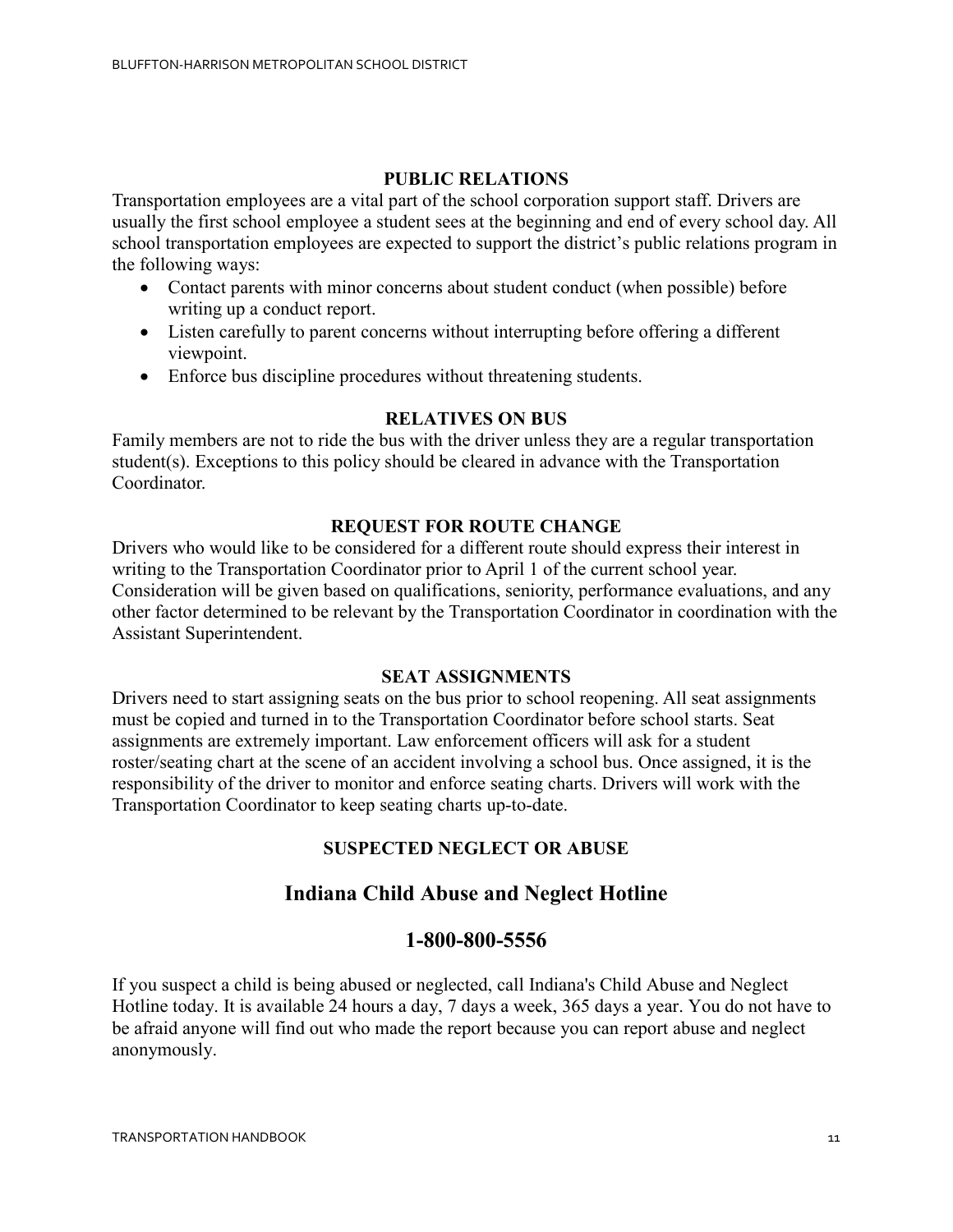## **TORNADO**

According to the National Weather Service, "tornadoes can occur any time of day or night, any time of the year. In Indiana, peak tornado occurrences are from April to June and between 3 p.m. and 8 p.m."

Guidance

- 1. The school corporation should have a written severe weather policy that includes school transportation procedures for routes, athletic, field trip and extracurricular activities.
- 2. Prior to the threat of severe weather, the responsibility of the school bus driver:
	- $\circ$  is to be thoroughly familiar with all roads adjoining their route in the event they are needed to seek shelter. For athletic, extracurricular activities, and field trips the school bus driver should have a map available to determine alternate routes to safety;
	- o has pre-determine shelter options (buildings, schools, businesses, homes) along various parts of the route should evacuation be necessary and to the extent practical similar options when on activity trips. In emergency situations most people will offer others shelter when asked;
	- $\circ$  is to know the difference between a tornado watch and a tornado warning. A "watch" means tornadoes are possible in your area; remain alert for approaching storms. A "warning" means a tornado has been sighted or indicated by weather radar.
- 3. School administrators and school bus drivers are to routinely monitor weather reports for the prediction of severe weather or announcements of weather advisories. Once en route (daily route or activity trip) the school corporation should have a means to communicate this information to the school bus driver.
- 4. When a 'tornado watch' is issued a school bus driver is to be prepared for a sudden change in weather condition and alert for the appearance of violent wind, rain, hail, or a funnel shaped cloud.
- 5. When a 'tornado warning' is issued a school bus driver is to promptly seek shelter for the passengers.
	- $\circ$  If the warning is announced at or near the dismissal of school, the school day students are to remain in the building in a designated safe area.
	- o If the warning is announced while enroute, a school bus driver is to go to a preidentified shelter or building closest to their current location depending on the immediacy of the tornado threat.
	- o If caught in the direct path of a tornado or one is sighted and pre-identified shelter is not accessible the school bus driver is to:
		- stop and evacuate the passengers. Do not attempt to 'out run' the tornado. Do not remain on the school bus. If the bus is radio equipped advise the school corporation of your bus number and location.
		- Seek safety in a below ground level area, such as a ditch, ravine, or depression in a location that is:
			- away from the bus; and
			- where practical on the side of the road without power lines, utility poles, trees etc.
		- Do not use above ground locations for shelter. (e.g., road or bridge over passes)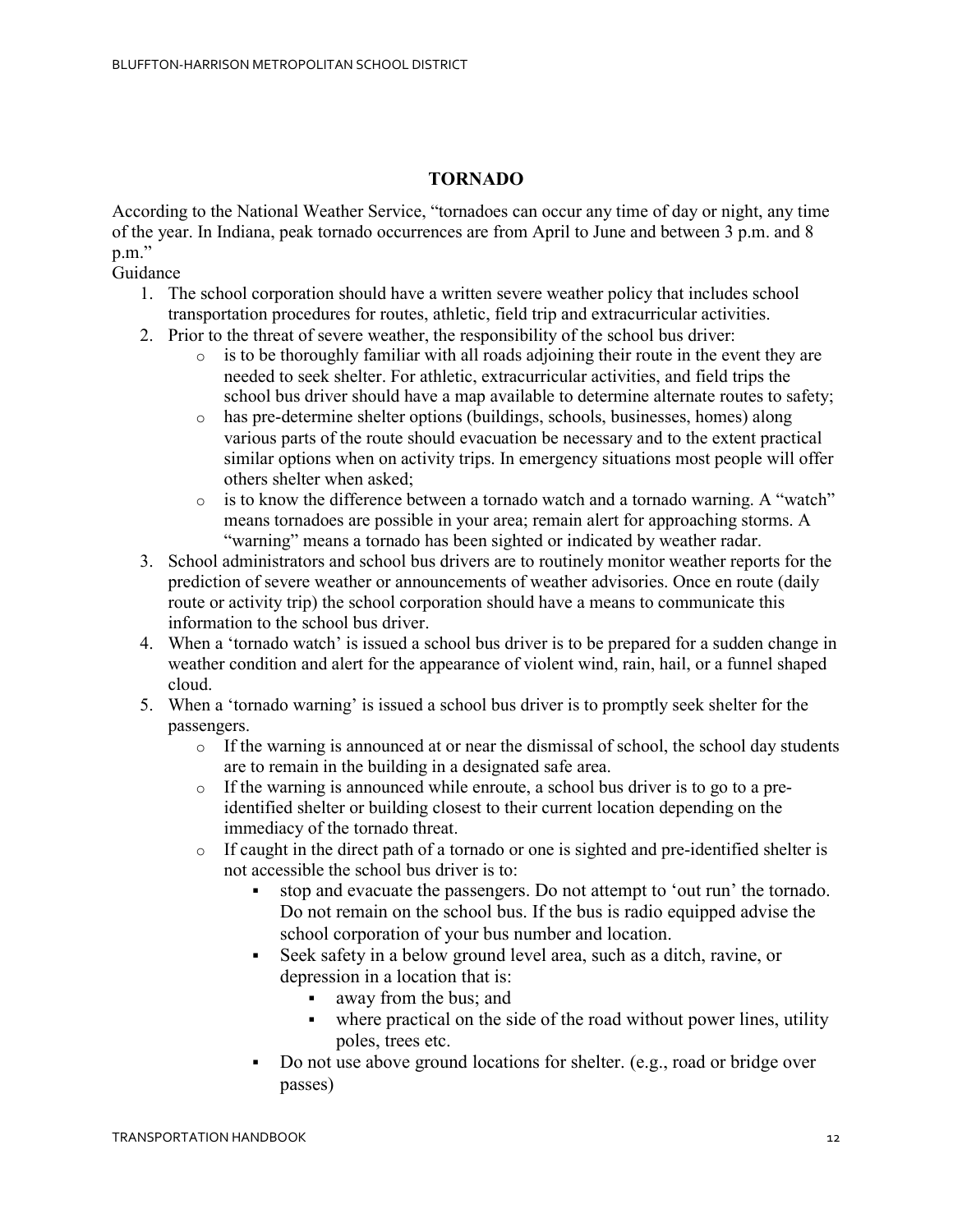- Instruct passengers to lie flat face first and to protect their head by using a jacket, other clothing, or their hands and arms. Advise passengers to 'not sneak a peek' at the tornado
- 6. After the emergency:
	- o Account for all passengers, check for injuries, and provide first aid if needed. Obtain medical attention if needed.
	- o Before leaving a shelter or the immediate area if out in the open the bus driver should monitor the local sky for a few minutes in the direction the tornado came from to ensure a second tornado does not follow a similar path.
	- o Be alert for continued storm activity, downed power lines, ruptured gas lines, or structural damage to trees, buildings, roads and bridges.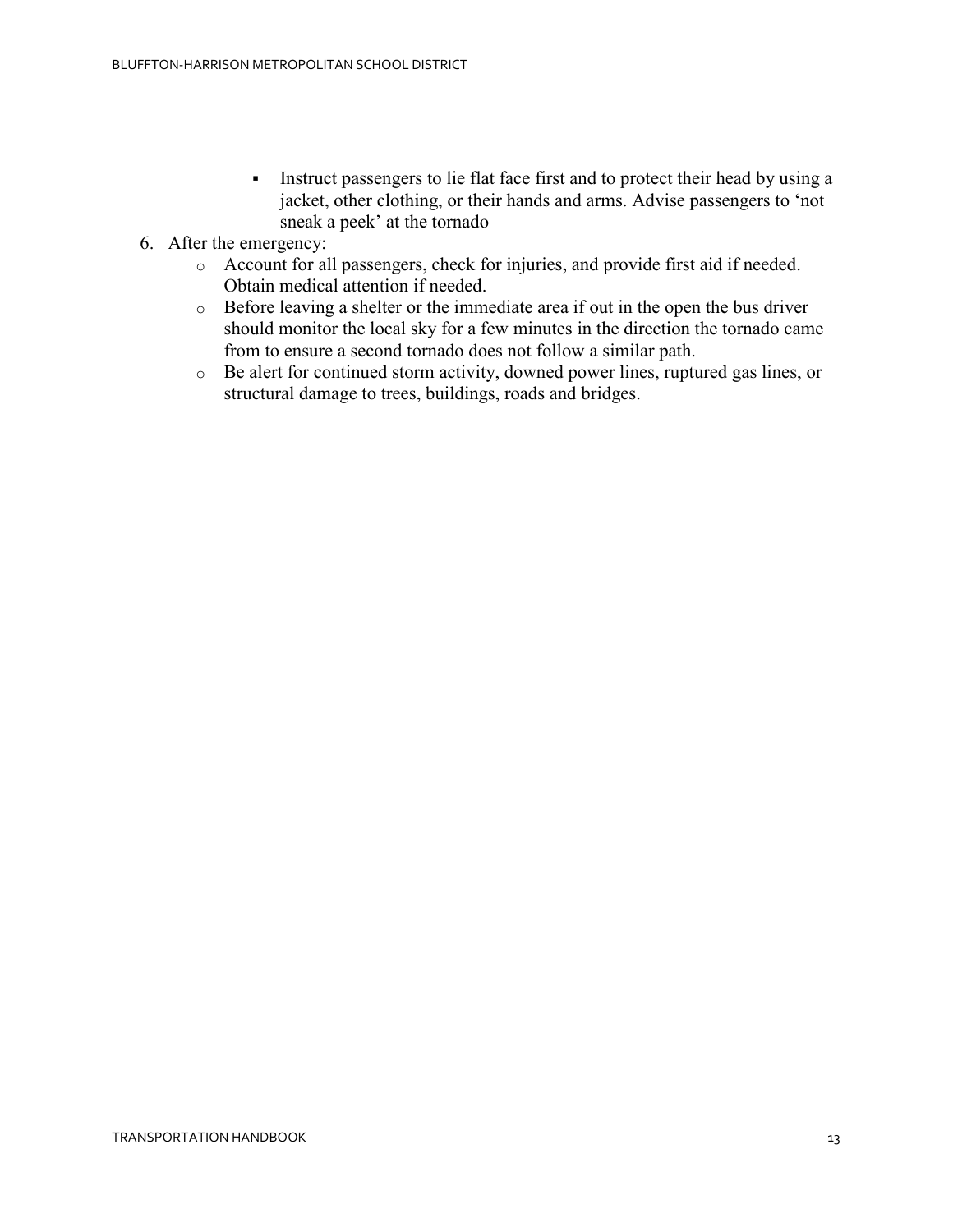## **STUDENT BULLYING**

School bus drivers should monitor and take reasonable steps to stop any forms of bullying and or harassment. Any complaint of bullying must be reported to the building administrator immediately for investigation. Reasonable steps to stop/prevent bullying may include but are not limited to the following interventions:

- $\Box$  talking to students
- $\Box$  moving students
- $\Box$  calling parents
- $\Box$  meeting with the student and a building administrator
- $\Box$  completing a student conduct form.

Bullying can involve but is not limited to the following activities: **overt, repeated acts or gestures, including: verbal or written communications transmitted, physical acts committed; or any other behaviors committed.**

#### **STUDENT SUPERVISION**

Drivers should greet students at the front door/seat of their bus when students board the bus. Drivers should be present at all times when students are under their supervision. Drivers should actively supervise students while waiting for students to board the bus at the middle school and elementary school.

#### **ATTENDANCE**

Good attendance is extremely important and part of any transportation employee's job. Every effort should be made to ensure all employees are on the job every day possible. The Bluffton-Harrison MSD realizes that illnesses and family emergencies do arise; in this event every effort should be made to contact a substitute driver. **Excessive absences will be recorded and placed in the personnel file for disciplinary action and possible termination.** Drivers are to contact the Transportation Coordinator if no substitute drivers are available.

**Loss of Pay Days will not be granted** except for unusual circumstances which must be approved at least five days in advance by the Assistant Superintendent or Superintendent.

All leave requests must be communicated to the central office in advance. The central office will maintain an attendance record for each driver and failure to notify of an absence may result in disqualification for any attendance incentives (if applicable). In the event of an emergency, drivers must communicate an absence within 24 hours.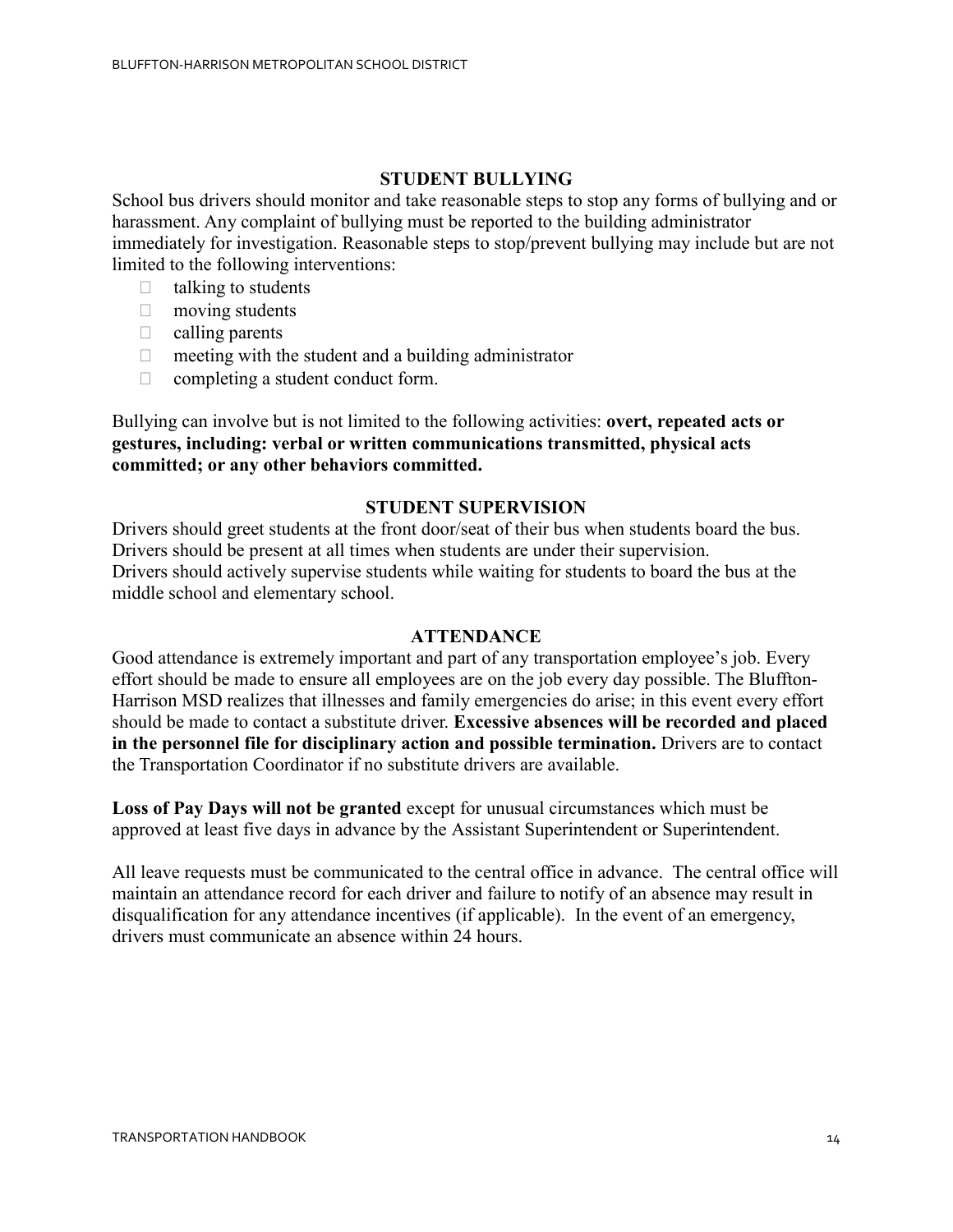## **SUBSTITUTE DRIVERS**

Drivers are responsible to obtain their own substitute bus driver. Drivers will notify the Transportation Coordinator who the substitute driver will be on their route. The Transportation Coordinator maintains a current substitute driver list and distributes new lists as new drivers are updated.

Drivers are expected to call all the substitutes on the list before contacting the Transportation Coordinator to make arrangements for one of the maintenance employees to drive a route.

Drivers who anticipate an extended leave (a week or more) should contact the Transportation Coordinator before contacting any sub drivers.

#### **VEHICLE KEYS**

Spare keys are located in the key box at the Transportation Facility. Drivers are required to keep track of their own key sets and return spares to the lock box. Drivers are required to complete the "sign-out form" and note the date when the keys were taken and returned.

## **CDL PHYSICAL PAYMENT & REIMBURSEMENT**

The Bluffton-Harrison MSD will pay the full expense for route drivers to complete their CDL physical requirements at Bluffton Redi-Med or Berne Everside Clinic. For CDL physicals completed by a different medical facility, Bluffton-Harrison MSD will reimburse the driver for the cost of the physical or at a rate equal to the full expense of CDL physicals completed at the district's designated medical institution, whichever is less.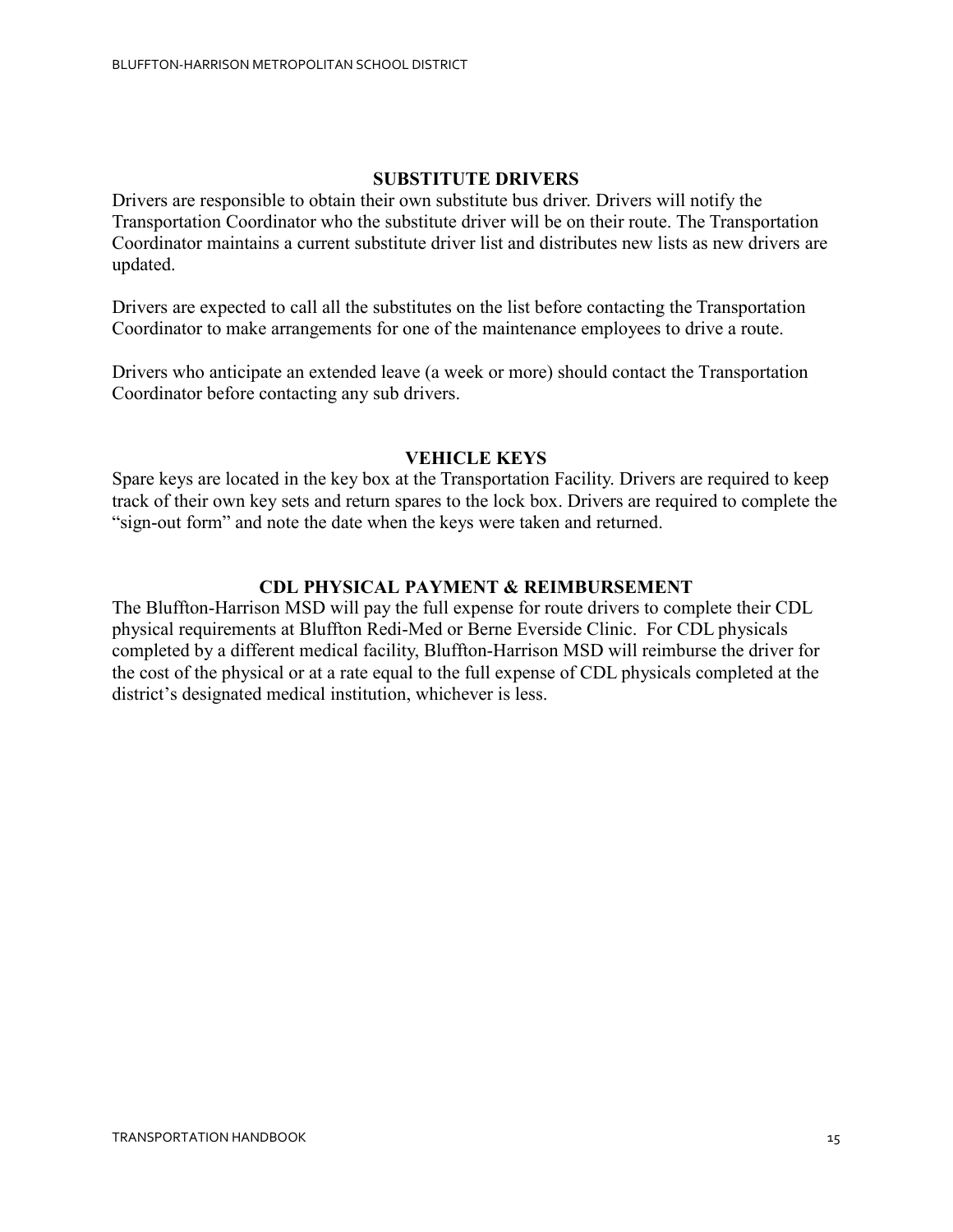## **DAILY PRE-TRIP INSPECTION**

Riding in the bus with you are several dozen children whose lives are in your hands and who depend on your good judgment. Even the best driver cannot safely operate a school bus that is malfunctioning or in need of repair. A safe school bus has parts and equipment that are properly maintained.

As a school bus driver, you can take an active role in the proper maintenance of your bus. You can do this by taking a few minutes each day to conduct a pre-trip inspection. By discovering minor problems, you could be preventing them from becoming major ones...that can affect the safe operation of your bus. Never attempt to make repairs to the school bus, but always be alert to the bus's mechanical condition and report all problems to the maintenance department.

The school bus driver should set aside time before each trip to conduct a pre-trip inspection, checking some of the equipment and functions of the bus. Monthly forms must be submitted by the 5<sup>th</sup> of each month for the previous month. Listed below are the items to be checked on a daily basis:

## **Overview**

Notice the general condition. Note any damage or if the bus is leaning to one side. Look underneath for fresh puddles of oil, coolant, grease, or leaking fuel.

#### **Passenger Entry**

The steps should not be damaged and have good tread which is secure. The handrail should be present, secure and undamaged. The door should be clean, unbroken, and secure.

#### **Emergency Equipment**

The first-aid kit must be present, secure, and contain the required items. The fire extinguisher must be present, charged, and the proper type (for electrical and liquid-fuel fires).

## **Pre-Driving Adjustments and Starting Engine**

Adjust the seat, adjust all mirrors, and fasten the safety belt. Check the door closure. Check the parking brake, depress the brake pedal. Shift to neutral. Start engine.

## **Check Gauges**

Listen for any unusual engine noises.

Check the oil pressure gauge to see that it builds normally and that no warning lights remain on. The temperature gauge should not register "hot".

The fuel gauge should show enough fuel to complete the trip.

The battery gauge should show that the battery is being charged.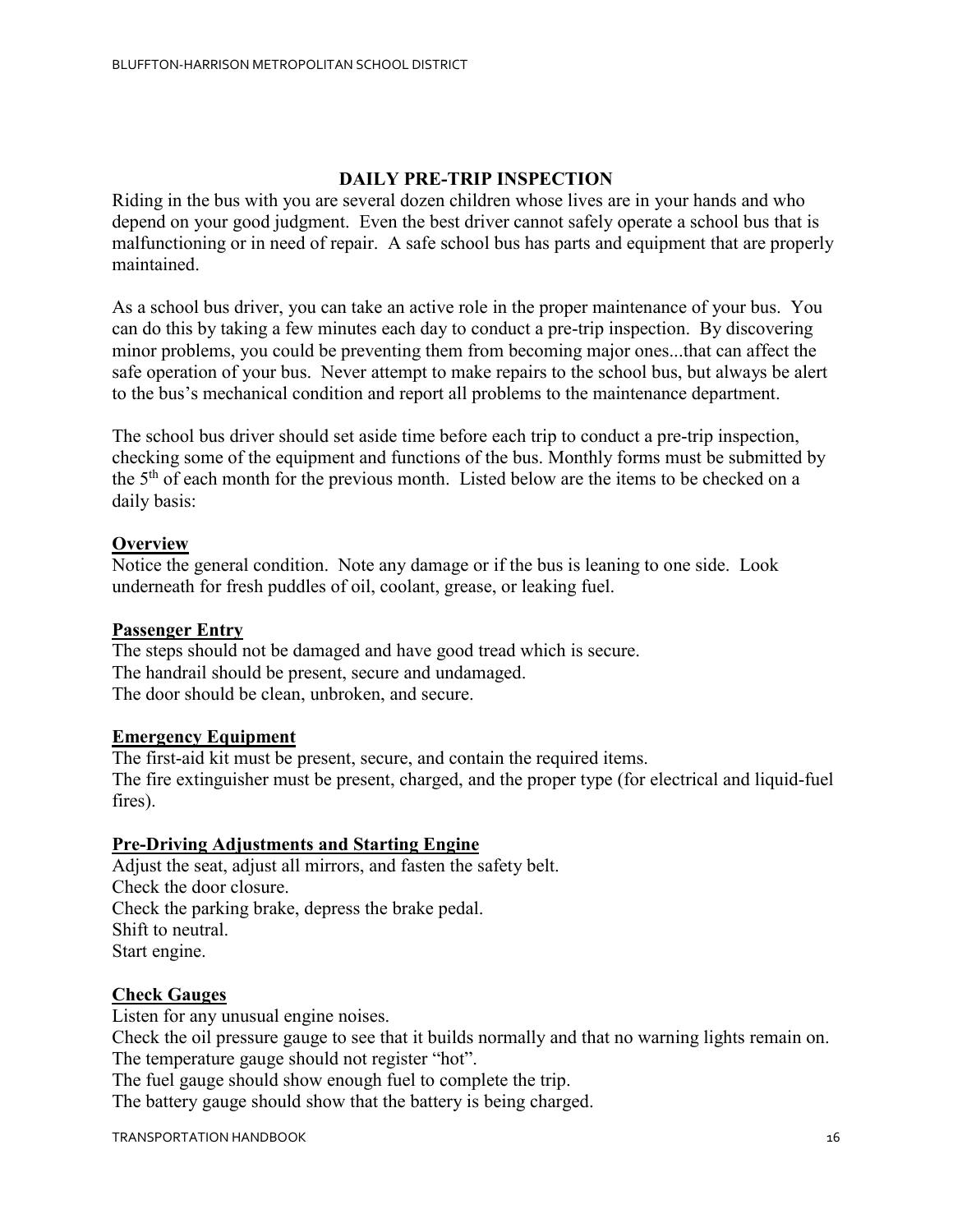## **Check Inside Controls**

The horn should be audible for at least 200 feet. The steering wheel should have less than two inches of play. Interior lights. Heaters and defrosters. Windshield wipers. Interior lights. Headlights – dimmer switch from high to low beam (blue light indicator for high beam) located either on the floor or on the turn signal arms. Hazard flashers. Amber lights.

## **Hydraulic Brake Check**

Pump the brake pedal three times. Press the brake pedal firmly and hold for five seconds. The brake pedal should not move. If it moves, there might be a leaking brake line or other problem, and you must have the brakes repaired before driving the bus.

## **Air Brake Checks**

Let air pressure build to the governed cut-out pressure – 120-140 psi (pounds per square inch). Turn off engine, turn key to "on" position.

LAB Test:

Leaks – Releases brakes then press the brake pedal hard and hold for one minute. Listen for leak and check to see that the air pressure does not drop more than three psi.

Air warning – Fan off air pressure by pumping the foot brake to 55 psi. The warning light and buzzer should come on before the air pressure drops below 55 psi.

Button pop-out – Keep pumping brakes to reduce air to 25-45 psi. The parking brake button should pop out before the air pressure drops below 25-45 psi.

Start the engine and let the air pressure build to normal operating range (90-120 psi).

#### **Parking Brake and Service Brake Checks**

Parking Brake – Check to see that the air pressure is in the range of 90-120 psi. Set the parking brake; shift the transmission to drive, and then release the brake pedal. The vehicle should not move (with engine at a fast idle).

Service Brake – Check to see that the air pressure is in the range of 90-120 psi. Move the bus forward about five miles per hour. Press the brake pedal firmly. Note any problems with the brakes such as unusual noise, unusual feel, pulling to one side, or delayed stopping.

#### **Passenger Seating, Emergency Exits and Windows, Signal Check**

Check seats for damage. The seat bottoms should be securely fastened to the frames. Check to see that all emergency exits open and close properly and that their warning buzzers operate when they are opened. Emergency door should always be secure when the bus is moving.

With emergency door open, check outside lights flashing – amber and hazards.

TRANSPORTATION HANDBOOK 27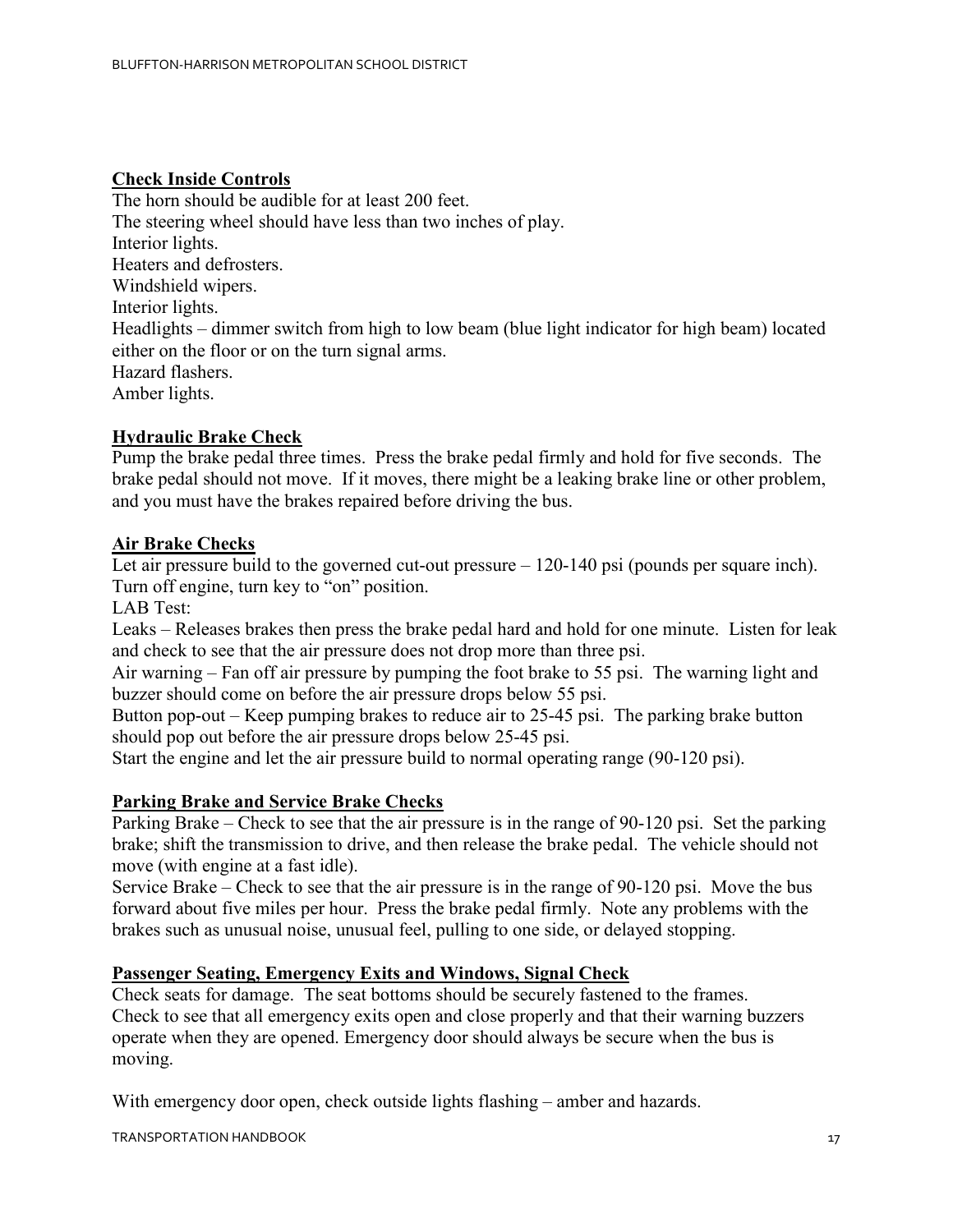Turn off flashers and turn on left turn signal. Look in outside mirror to see if it is working in front. Go to the rear of the bus, open emergency door, check to see if it is working.

The windows, windshield and all other glass should be clean and free of any illegal stickers or anything that blocks the driver's view.

## **Outside of Bus, Lights, Signals, Stop Arm, Walking Control Arm**

Turn right signal on and open the door to activate red flashing lights.

Go outside and check red lights and right turn signal in front. Go down the right side of the bus. Check the fuel tank cover is in position, reflectors and clearance lights.

Kick tires for inflation check, check all lug nuts are in place and no excess grease (or oil level on new buses).

In back, check colored clearance lights, windows.

Battery box cover in position.

Check lights blinking red on stop sign. Stop sign is firm.

Outside mirrors should be solid, not loose.

Check hood latches, all front lights working – clearance lights, headlights, right signal, flashing red lights.

Door switch should turn the stoplights off, turn stop sign off, and latch properly when the door is shut.

## **The order of this inspection does not matter – as long as all areas are inspected before driving the school bus.**

#### **Additional items for which a bus driver should be aware:**

Transmission – should start out smoothly in response to acceleration.

Brakes – should not grab, lock or make excessive noise.

Engine – listen for unusual noise, vibrations and lack of normal response.

Steering – should respond to the driver.

Suspension – bus should not sway bounce or sag. Could have faulty shocks or springs.

These are items that can be observed by you, the school bus driver. A malfunctioning bus will only make your job harder. Do not hesitate to report even the slightest problem. When your bus is in good mechanical condition, you can devote full attention to your job – driving.

Remember, these daily pre-trip inspections can greatly help our preventive maintenance program. A well-planned, preventive maintenance program includes doing the right things at the right time.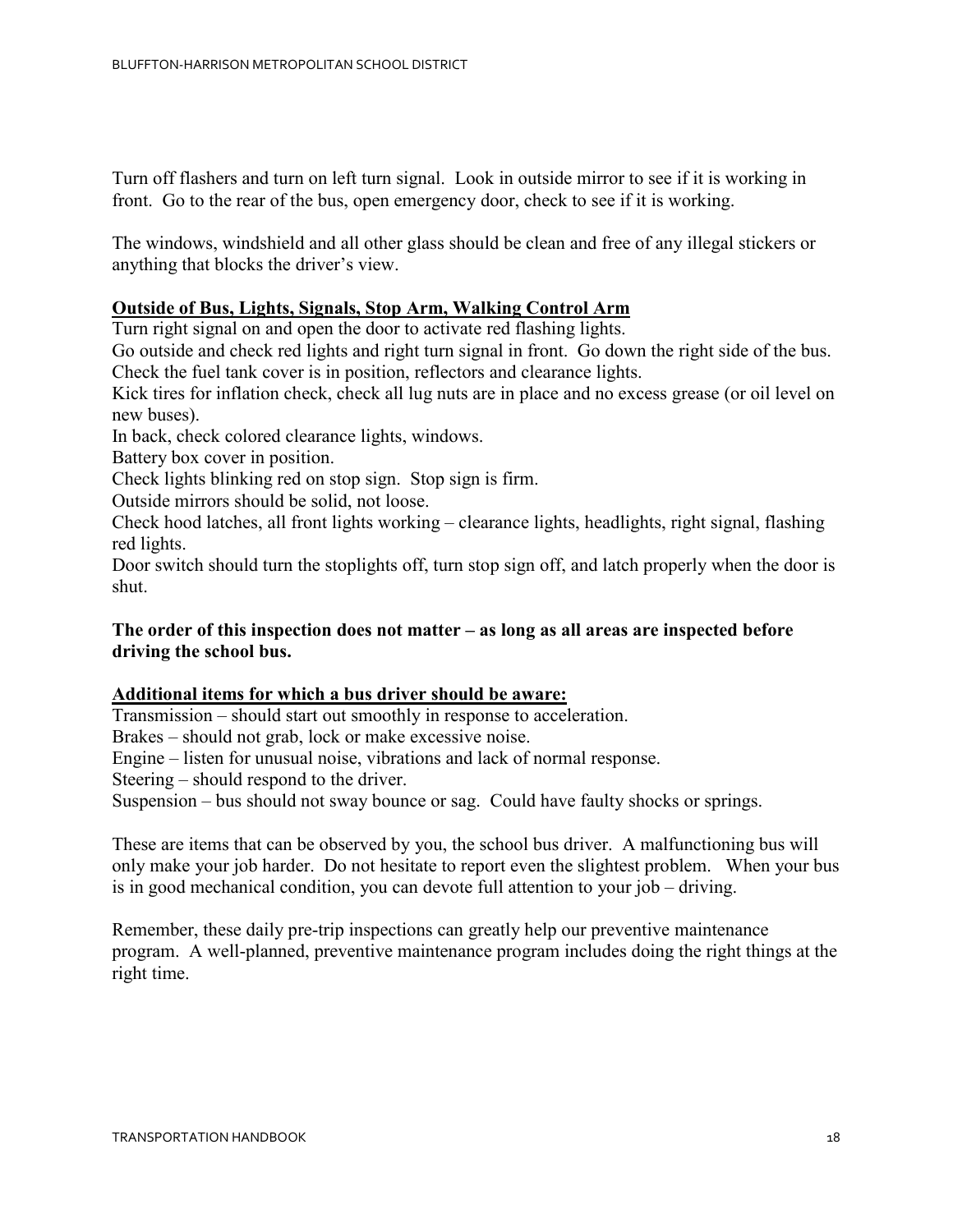#### **RADIO GENERAL**

We are licensed to transmit only those messages that are considered essential to the efficient operation of the Bluffton-Harrison MSD.

The radio may be used for transmission of any messages pertaining to the operation of safe transportation, safety of life, or the protection of property. For example, an accident, mechanical breakdown, illness, fire, adverse weather, serious discipline, or other situations that may arise in need of immediate attention.

**PERSONAL MESSAGES**, except emergencies, are not authorized.

## Absolutely **NO PROFANE LANGUAGE!!!!**

Absolutely **NO C.B. SLANG!!!!**

Radios must be turned on, adjusted properly and operational at all times.

Failure to comply with radio use outlined above shall be deemed sufficient grounds for an investigation and suspension or cancellation of contract.

Operating Techniques and Procedures

Talk in a normal tone of voice. Do not shout! Microphone should be held about one inch from the mouth. Wait until the radio transmission begins before you speak.

Be business-like and courteous. In emergencies be calm and confident. Be sure to speak clearly and at a speed that will make your message clear.

Remember, many times the person you are talking to has to write down your message: so talk at a rate that can be understood and copied.

Avoid unnecessary transmission and unnecessary long messages. Before transmitting, THINK. Keep it brief and to the point. **LONG MESSAGES ARE FOR THE TELEPHONE.**

When transmitting message, identify your bus first and then identify whom you are calling (example: "Bus 1 to Central Base").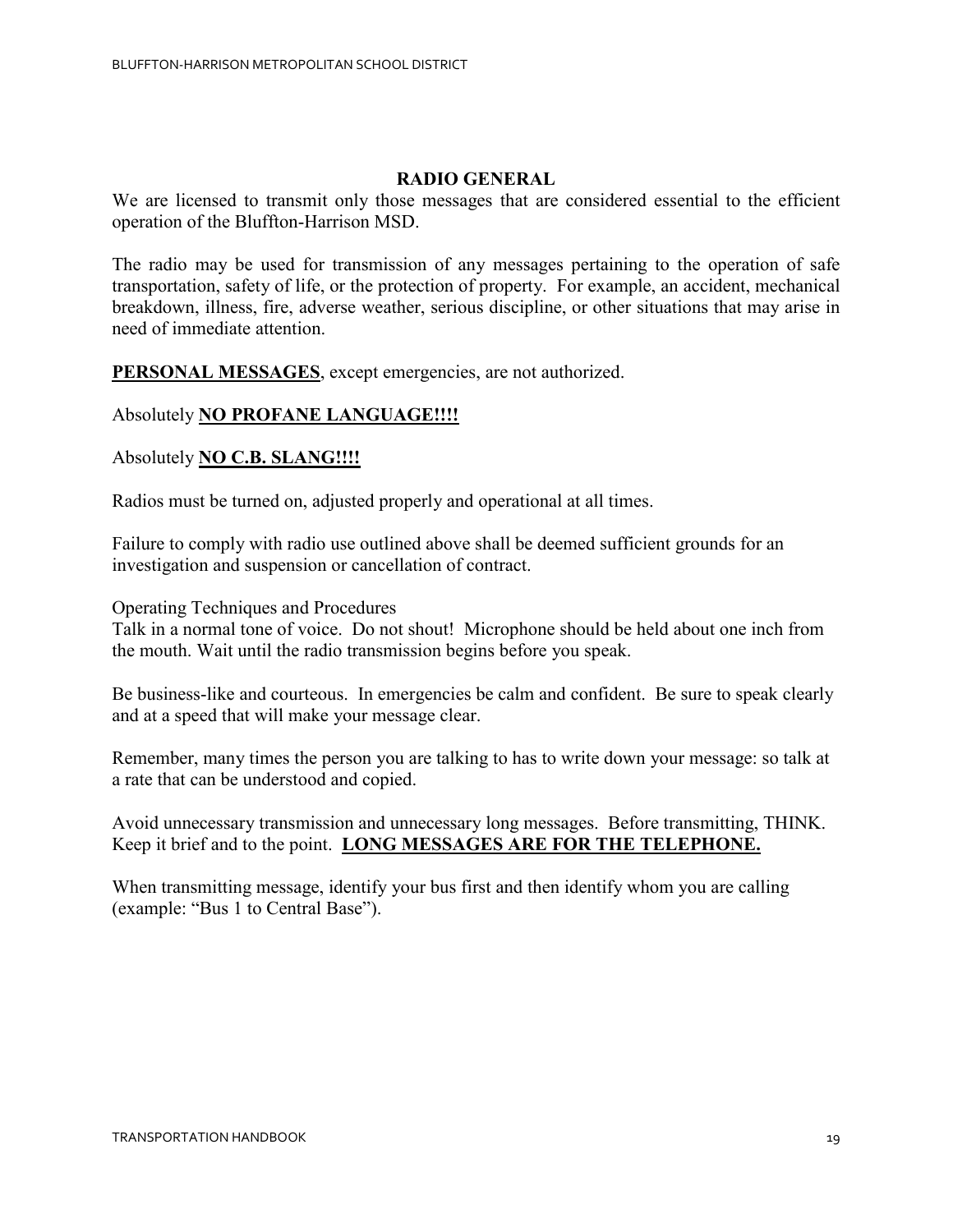## **SCHOOL BUS DRIVER QUALIFICATIONS**

The primary responsibility of a school bus driver is to safely transport students to and from school. In addition, a school bus driver is responsible for the safe operation and physical appearance of the school bus.

A school bus driver is a friend, a neighbor, a counselor and a disciplinarian. A school bus driver provides the link between the home and the school. Not everyone can become a school bus driver. A school bus driver must be mentally alert, stable, and react instantly in order to prevent accidents. A school bus driver must be mentally and physically qualified to drive a school bus.

A school bus driver must possess the highest moral character in order to set a proper example for the student passengers. A school bus driver must meet the following additional requirements.

- 1. Shall be of good moral character.
- 2. Shall not use intoxicating liquor or drugs during school hours.
- 3. Shall not use intoxicating liquor to excess at any time.
- 4. Shall not be addicted to any narcotic drug.
- 5. Shall not use tobacco in his/her bus.
- 6. Shall be at least twenty-one (21) years of age.
- 7. Shall hold a valid Class B or higher CDL license issued by the State of Indiana.
- 8. Shall possess the following required physical characteristics (screened locally every 2 years):
	- a. Sufficient physical ability to drive a school bus.
	- b. Possession and full normal use of both hands, both arms, both feet, legs, both eyes and both ears.
	- c. Freedom from any mental, nervous, organic or functional disease, which might impair his or her ability too properly, operate a school bus.
	- d. Freedom from any communicable disease.
	- e. Visual activity, with or without glasses, of at least 20/40 in each eye and a field of vision of 150 degrees minimum and with depth perception of at least 80%.
	- f. Possess a valid Indiana school bus driver's certificate.
- 9. Shall not be convicted of a felony.
- 10. Shall not be convicted of a morals charge.
- 11. Shall be examined by a physician and present a certificate of good health as required to maintain licensure and certification.
- 12. Shall have a satisfactory driving record as determined by the Assistant Superintendent.
- 13. All school bus drivers will be approved by the Assistant Superintendent before they may drive a bus in the Bluffton-Harrison M.S.D.
- 14. Shall have full knowledge and be familiar with all laws, rules, and regulations concerning school bus transportation.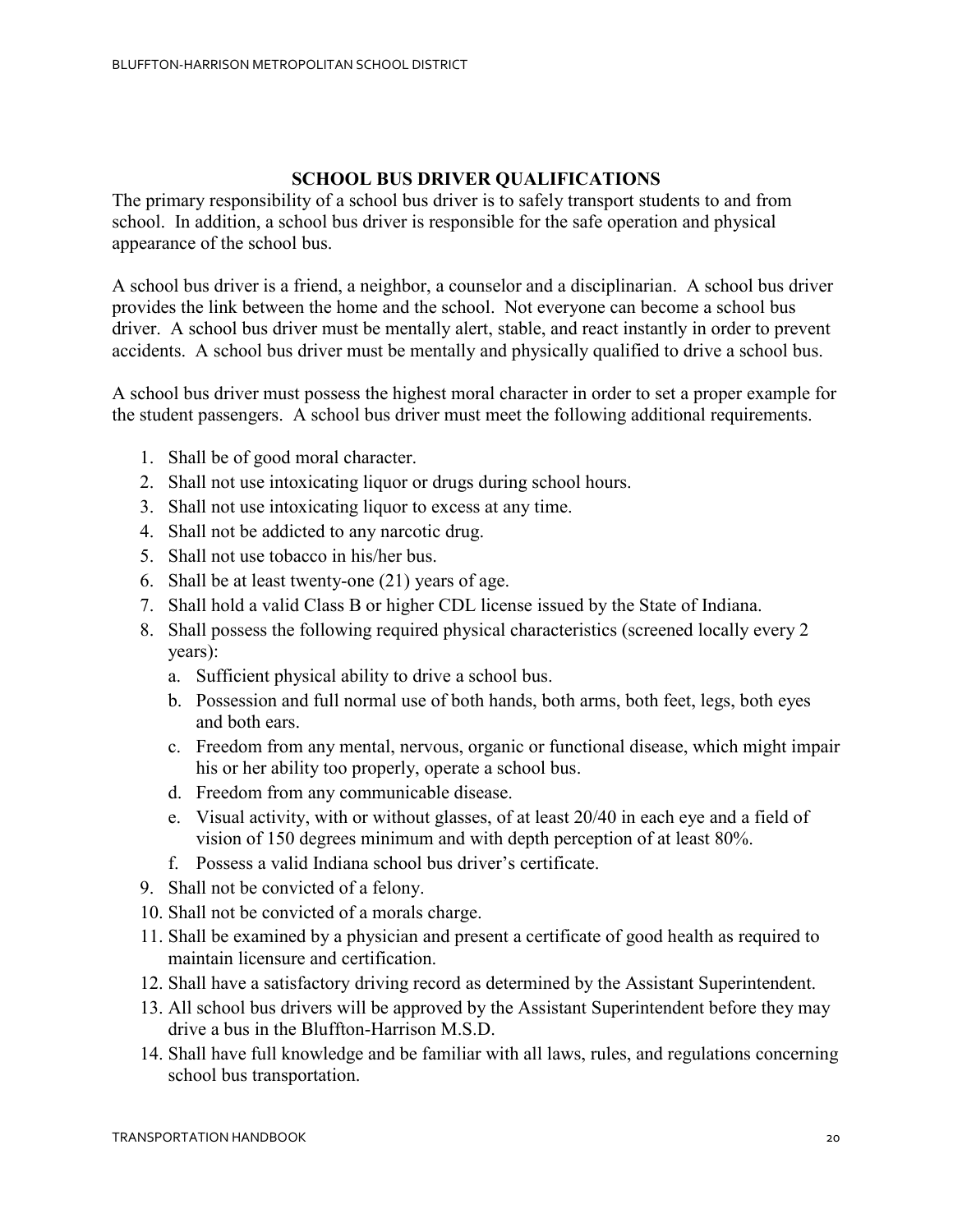#### **BUS IDLING**

Section 1 – Bus Warm-up:

(a) At 32 degrees or above, buses will be allowed to idle for up to five (5) minutes; (b) From 20 degrees to 32 degrees buses will be allowed to idle for up to fifteen (15) minutes;

(c) From 20 degrees and below, buses will be allowed to idle for up to thirty (30)

minutes; or until front windows are defrosted and all safety equipment is operable.

Section 2 – Loading/Unloading at schools:

All buses arriving at schools to load or unload students who are going to remain at the school longer than three (3) minutes will turn off their engines after the appropriate cooldown time and leave them off until the buses are ready to depart. This section also applies to field trips and arrival and departure from those locations.

Section 3 – Auxiliary equipment/Extreme temperatures:

When extreme temperatures require the idling of the bus to maintain a reasonable level of comfort inside the bus, the above sections may not apply. This section also applies to auxiliary equipment (i.e. lift equipment for loading and unloading students with disabilities.) However, the limiting of extended idling times is still encouraged.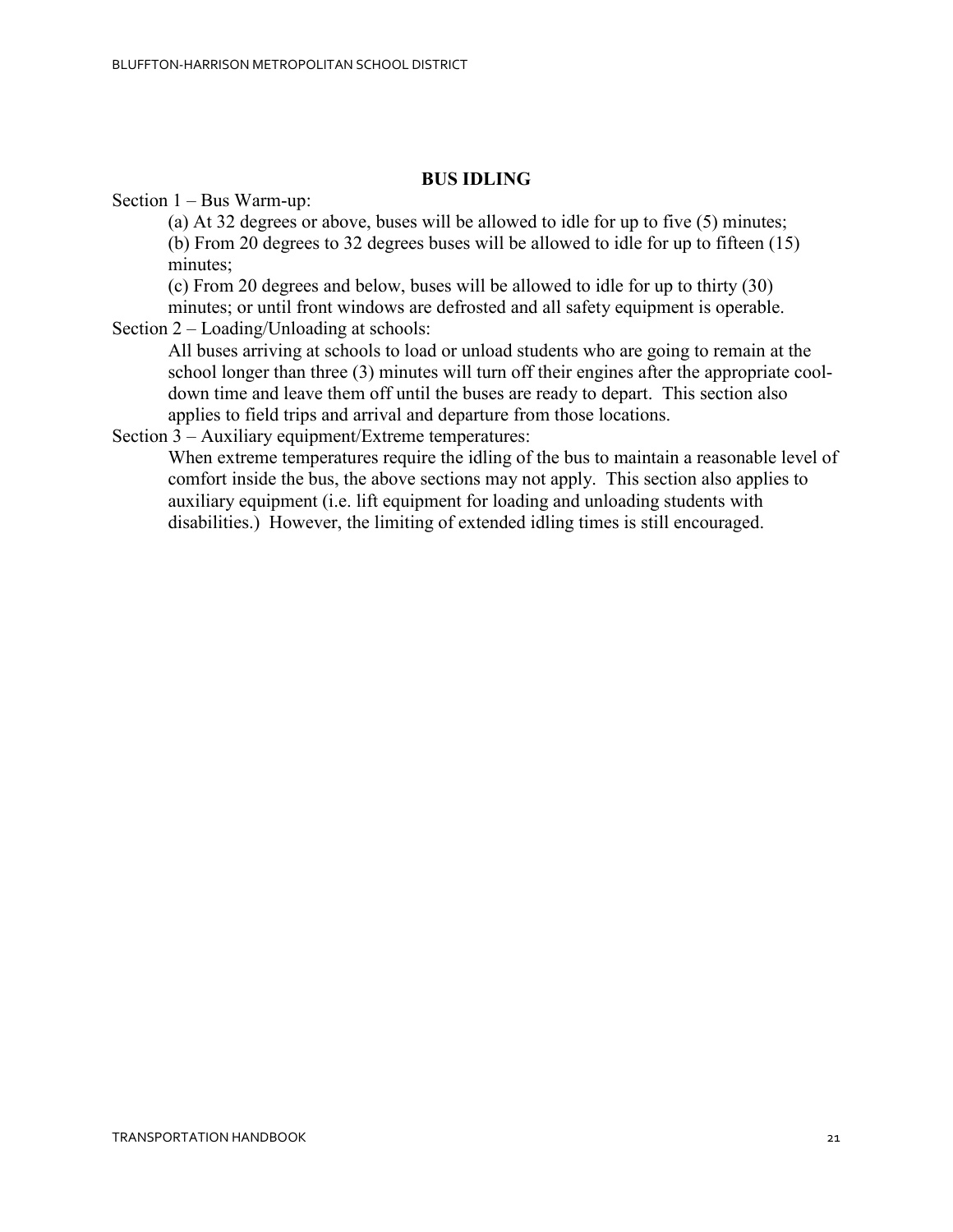## **STUDENT MANAGEMENT**

## **STUDENT DISCIPLINE**

In order to guarantee our children riding the bus the safe transportation they deserve, we are using the following Discipline Plan:

#### **Our Philosophy**:

We believe all students can behave appropriately and safely while riding on a school bus. We will tolerate no student stopping drivers from doing their job or preventing other students from having safe transportation.

The following rules must be observed on the bus:

- 1. Follow Driver's directions the first time they are given.
- 2. Stay in your seat.
- 3. Keep head, hands and feet inside the bus and to yourself.
- 4. No drinking, eating, cursing, swearing or loud talking.
- 5. Be at pick-up point on time.

#### **If a student chooses to break a rule, the following consequences are applied:**

| $1st$ incident: | Student warned by driver.                                      |
|-----------------|----------------------------------------------------------------|
| $2nd$ incident: | Conference with driver on bus after other students exit.       |
| $3rd$ incident: | Student assigned different seat and parent notified.           |
| $4th$ incident: | Student discipline referral submitted to school administrator. |
| $5th$ incident: | Student discipline referral submitted to school administrator. |
|                 | Severe misbehavior: Same as fifth incident.                    |

As in the classroom, student discipline is an important matter on a school bus. But unlike a teacher, the driver has his/her back to his/her students and his/her hands and mind are primarily occupied with guiding thousands of pounds of steel though morning and afternoon traffic. With this in mind, the following guidelines are established:

The school bus driver is charged with ensuring the safe travel of students to and from school.

- All discipline will be handled at the building level.
- Discipline will follow the same due process as regular discipline.
- The school administrator will advise the driver of what action was taken on each report that was referred to him/her.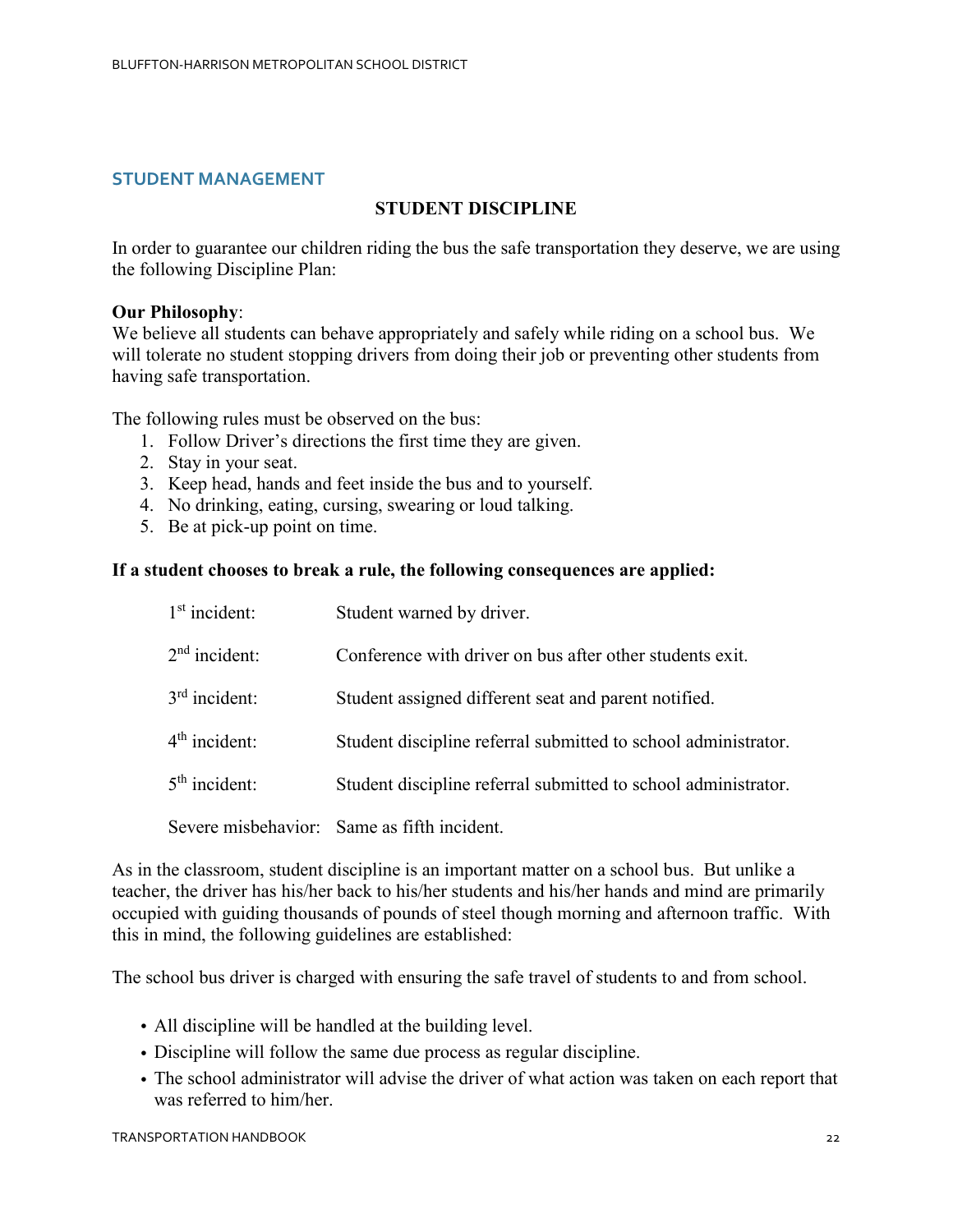## **BUS RULES**

## FOLLOW THESE RULES

**Follow driver's directions the first time they are given.**

**Stay in your seat.**

**Keep head, hands and feet inside bus and to yourself.**

**No drinking, eating, cursing, swearing or loud talking.**

**Be at pick-up point on time.**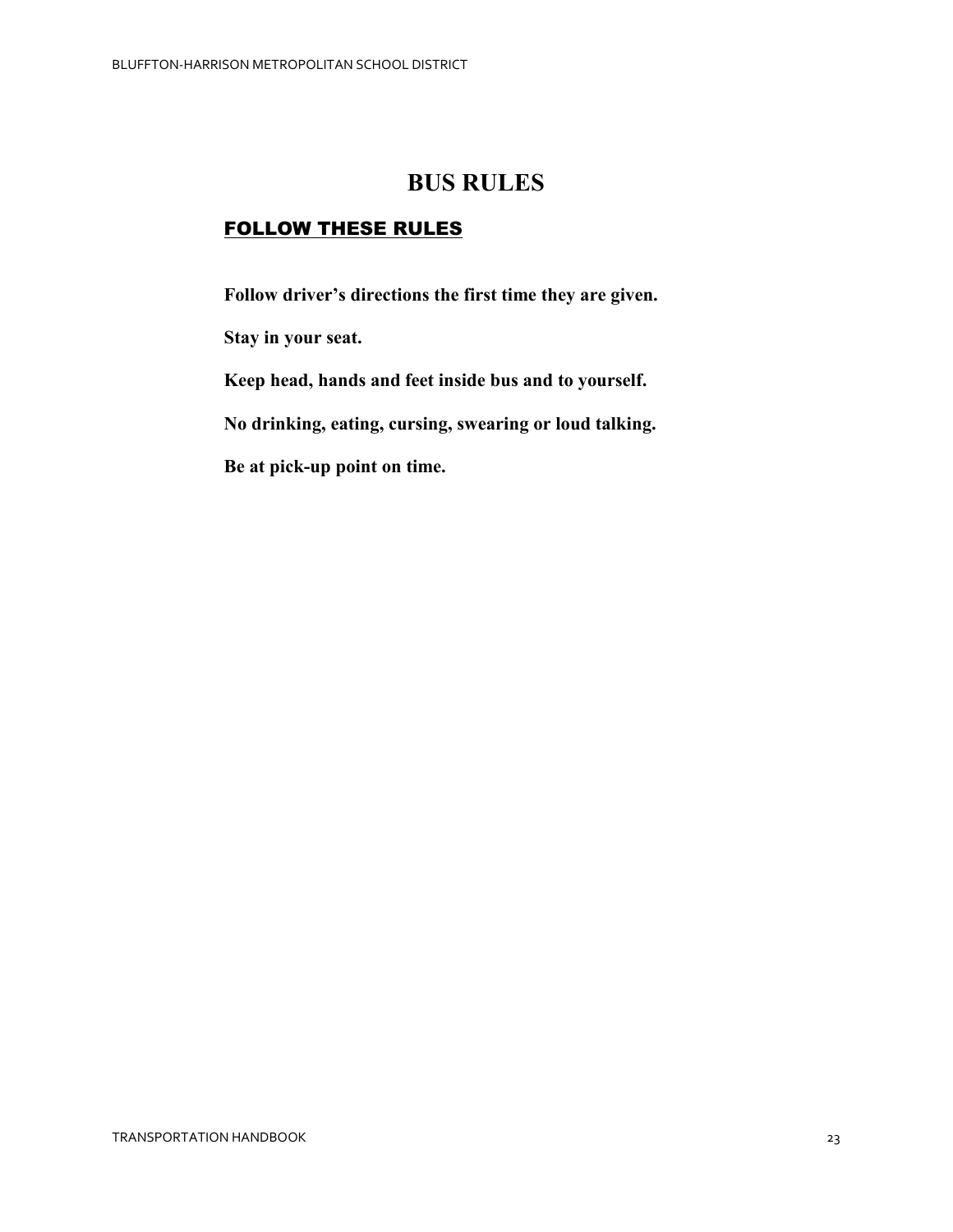## **ON THE BUS**

- 1. The bus is an extension of the classroom. Students will practice the good manners displayed while at school and at home.
- 2. Standing on the bus seats or putting feet on the seats is prohibited.
- 3. Move quickly to your seat.
- 4. Moving about while the bus is in motion is prohibited, remain seated at all times.
- 5. Never lower the windows unless the driver gives permission. Never lower the windows beyond the designated point.
- 6. Never extend your arm, head or any other body part out of the bus window.
- 7. Never throw objects from the bus.
- 8. Help the driver keep the bus clean by not eating or drinking on the bus.
- 9. Do not smoke or use tobacco on the bus.
- 10. Cell phones are allowed on the bus, but cell phones should not be a distraction to other students or the driver.
- 11. No laser pointers or similar electronic devices are permitted on the bus.
- 12. Electronic games and headphones may be permitted as long as they do not create a distraction or disruption for the bus driver, nor create an unsafe condition for other riders.
- 13. No swearing, cursing or loud talking.
- 14. The bus driver is authorized to assign seats.
- 15. Animals, insects, reptiles, fowl, firearms, weapons, fireworks, glass containers or other dangerous or unsanitary objects will not be permitted on the bus.
- 16. Equipment may not be transported on the bus that would damage the bus, block the view of the driver, block the aisles, entry and/or exit doors. This includes inflatables and balloons. When required to take large projects, musical instruments or other things, which takes a great deal of space to school, attempt to have someone take you to school.
- 17. There will be no talking to the driver while the bus is in motion, except for emergencies. Help him/her by being respectful and courteous at all times. Excellent behavior on your part permits the driver to give full attention to driving safely.
- 18. Passengers will not tamper with the emergency door or any other part of the bus without instructions from the driver.
- 19. Do not walk between buses. Leave the unloading area as quickly as possible.
- 20. Only authorized students are permitted on buses. New students on a bus must have administrator approval. Occasional student rider (Girl Scouts, baby-sitting, etc.) wanting to ride buses other than their assigned route must have written permission from the Transportation Coordinator.
- 21. Adults will not be allowed to remove students once the student has boarded the bus unless the driver has administrator approval.
- 22.The bus shall transport items sold through the schools unless they are awkward for the student to carry or hold causing a safety problem during boarding, seating or exiting the bus.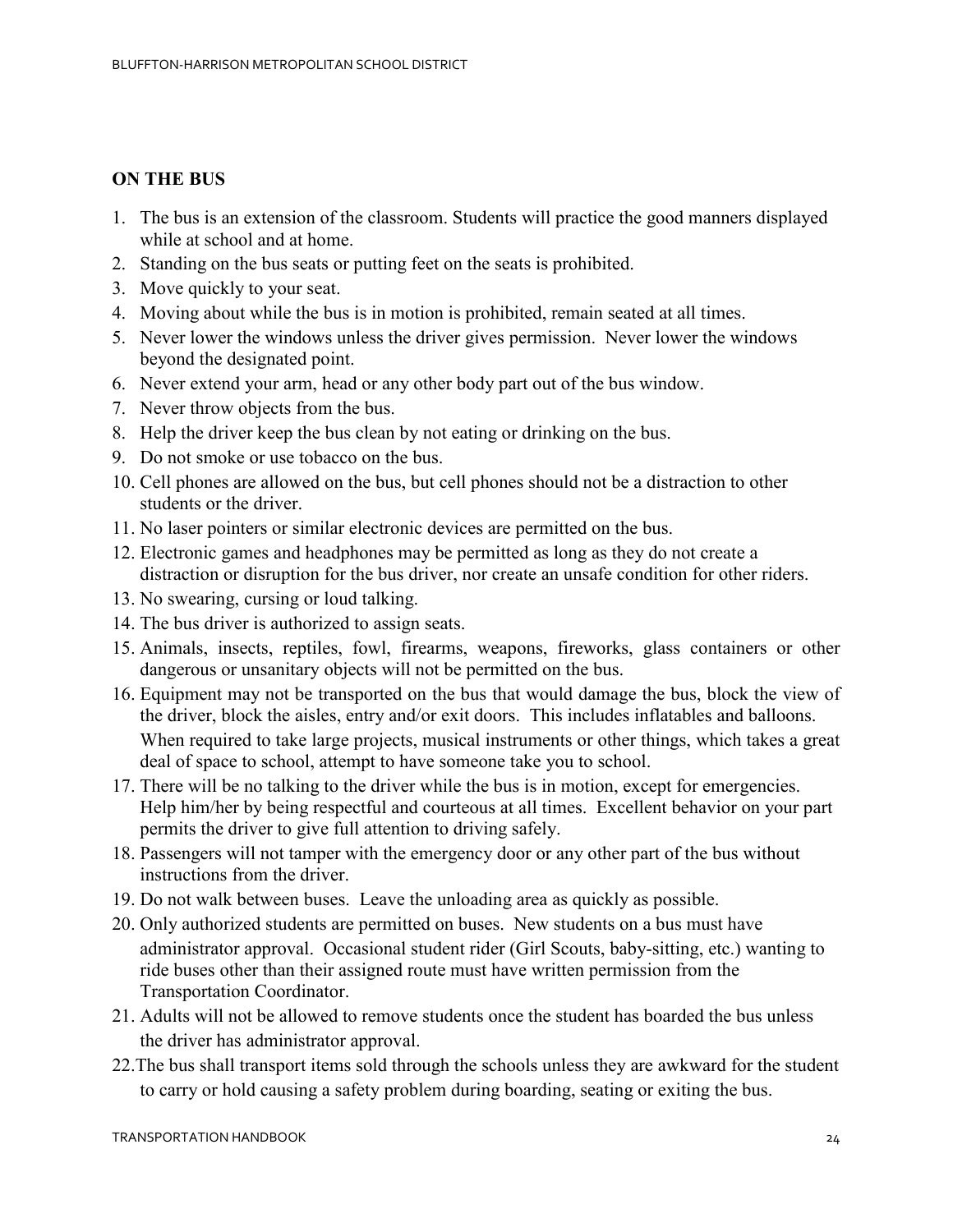#### **BUS STOP RULES**

- 1. Buses will stop at authorized bus stops only.
- 2. When necessary to cross the street, students must cross in front of the bus.
- 3. Students should respect the personal property of property owners at the bus stop.
- 4. No student will be allowed to get off or on the bus at any other stop, other than his own.
- 5. The student should be waiting at his stop when the bus arrives. In case of an emergency causing late arrival by the student at this stop, the school bus driver will wait a reasonable amount of time. The school bus driver will be required to wait no longer than three (3) minutes after the scheduled time for arrival. If the school bus driver is already late, he/she need not wait at all.

#### **TRIPS**

#### **DEFINITIONS**

#### Educational Field Trips:

Any trip to transport students, teachers, and adult chaperones to places of an educational nature, such as, but not limited to, museums, government buildings, industries, inter and intra school education functions.

#### Athletic Trips:

Any trip to transport players, coach's, managers, and cheerleaders to a scheduled athletic event or tournament that a school is a participant. Buses to these events are only available when not in conflict with the normal to and from operation of transportation.

#### Extra-Curricular Trips:

Any trip to transport students, teachers and chaperones for non-educational purposes, such as, but not limited to, amusement parks, trips of awards for money making events and athletic fan buses.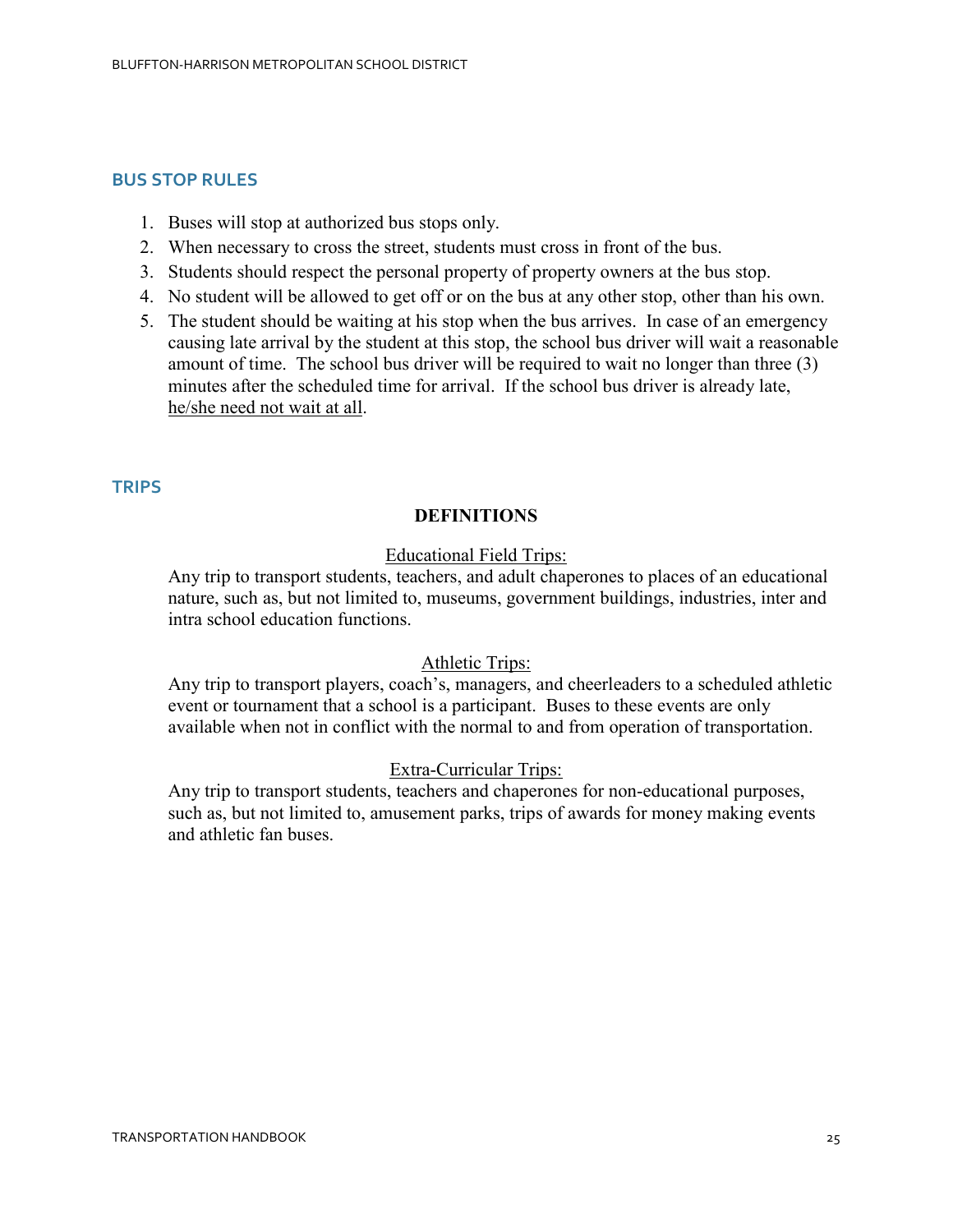## **DRIVER ASSIGNMENT**

At the driver's annual safety meeting before school, all drivers have an opportunity to request athletic trips by sport and season. Bus drivers will be assigned trips on a rotation basis, as trips become available for all other non-athletic trips.

If a driver is unable to take a trip, the school personnel will reassign a driver for the trip.

Drivers are responsible for the cleanliness of the bus after a field trip. Failure to properly clean the bus is cause for disciplinary action.

## **REQUEST**

Any time BHMSD students are transported on any trip, except regular to and from school, there will be a request form filled out and approved. These request forms are located in each school office. The athletic departments shall fill out the special form only for their use.

The form shall be fully completed and signed by the principal. The athletic director of the secondary schools, through the principal's authorization, may sign the request for athletic trips. The request for trips shall be submitted to the Transportation Coordinator ten (10) school days prior to the date of the trip. The ten-day period can be waived for rescheduled events and emergencies.

#### **TRIP RULES**

- 1. All regular bus rules apply.
- 2. Equipment may not be transported on the bus that would damage the bus, block the view of the driver, block the aisles, entry, or exit doors. This includes inflatables and balloons. All equipment must be secured from moving while bus is in operation.
- 3. Drivers are permitted to go only to the place as stated on the request.
- 4. Buses are restricted to improved highways or roads.
- 5. The Transportation Coordinator and the driver shall select the routes for drivers on trips. If the driver is not familiar with the destination, the sponsor will provide the information. Sponsors may suggest alternate routes.
- 6. The bus driver shall be in command of the bus while the bus is in operation, including loading and unloading.
- 7. Coaches and Chaperones shall be responsible to the drivers for maintaining discipline and to have the students at the proper place at the starting and return time of the trip. Drivers are not required to act as chaperones after the students have left the bus.
- 8. The Transportation Coordinator reserves the right to assign drivers and buses on all trips.
- 9. Damage to a bus that is caused by a passenger, the school and sponsor will be responsible for the recovery, cost of clean-up, and repair to a bus that is damaged by vandalism caused by a passenger or passengers on a trip.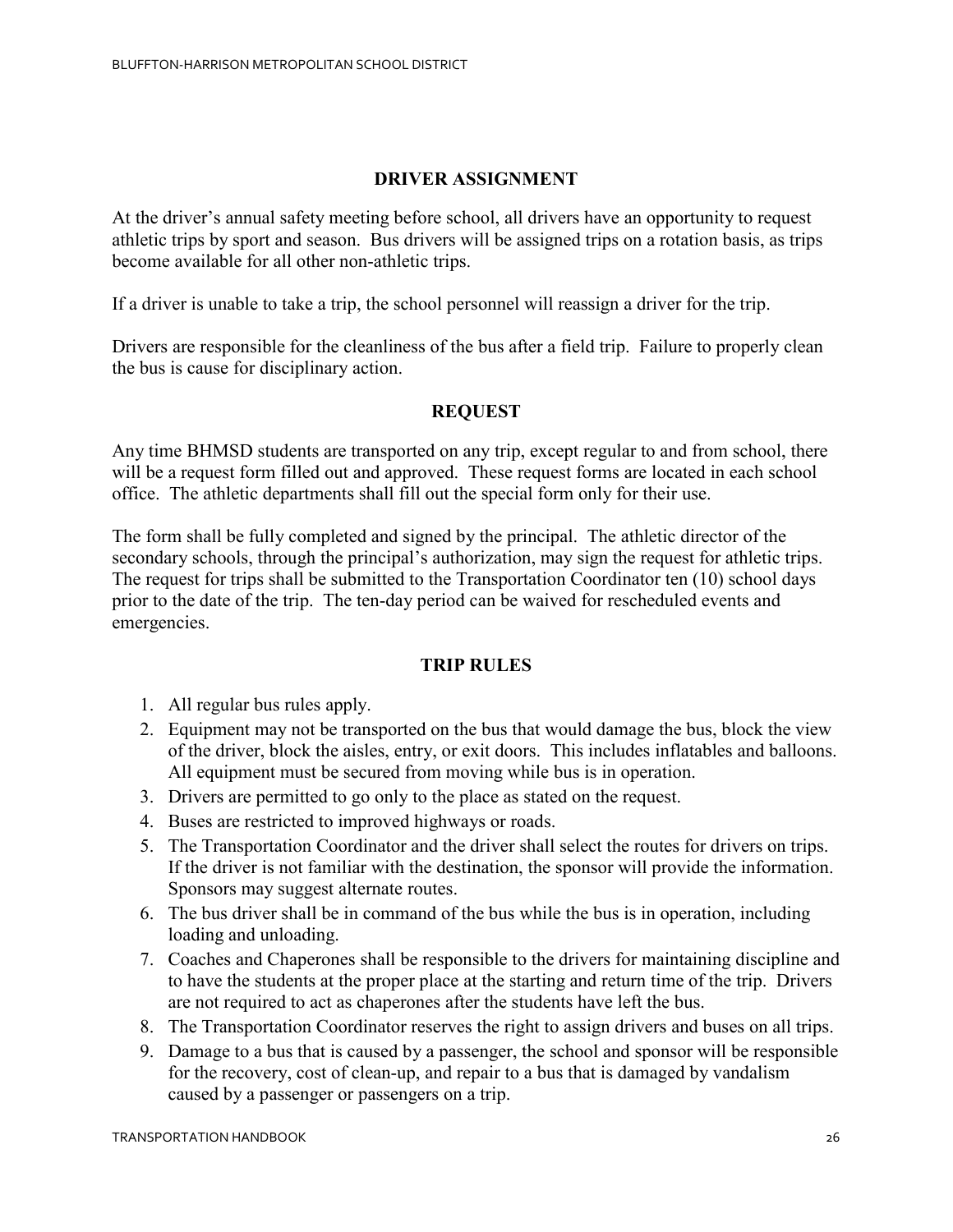- 10. The Superintendent may cancel trips during adverse weather conditions or while other emergency situations exist.
- 11. When school is cancelled, all trips are cancelled unless approved by the Superintendent.
- 12. If a trip is on the weekend and adverse weather develops it is the discretion of the Superintendent if it is safe to go or not.
- 13. There will be no pick-up or drops between leaving school and trip destinations and return.
- 14. All trips are required to have a coach or chaperone who is a school official on the bus.
- 15. If there is more than one bus on a trip, students shall be assigned to the same bus for departing and returning.
- 16. In the event of mechanical failure or accident and the bus is disabled, the sponsor and chaperones shall be responsible for the students until an alternate means of transportation can be arranged.
- 17. On overnight trips, sponsors shall submit to the Transportation Coordinator a manifest, listing the names, home addresses, and telephone numbers of all passengers.

#### **DRIVER RESPONSIBILITY**

- 1. Shall be at the place of pick-up at the time designated on the trip sheet.
- 2. Shall be courteous to passengers and sponsors.
- 3. Shall follow all rules pertaining to regular scheduled transportation.
- 4. Shall clean and service the bus for the trip.
- 5. Shall report any irregularities occurring during the trip to the Transportation Coordinator.
- 6. Shall be neat, clean and appropriately dressed for the trip.
- 7. Shall keep accurate records on hours, miles, and number of passengers.
- 8. In the event of bus failure or an accident, driver shall follow the approved reporting procedure.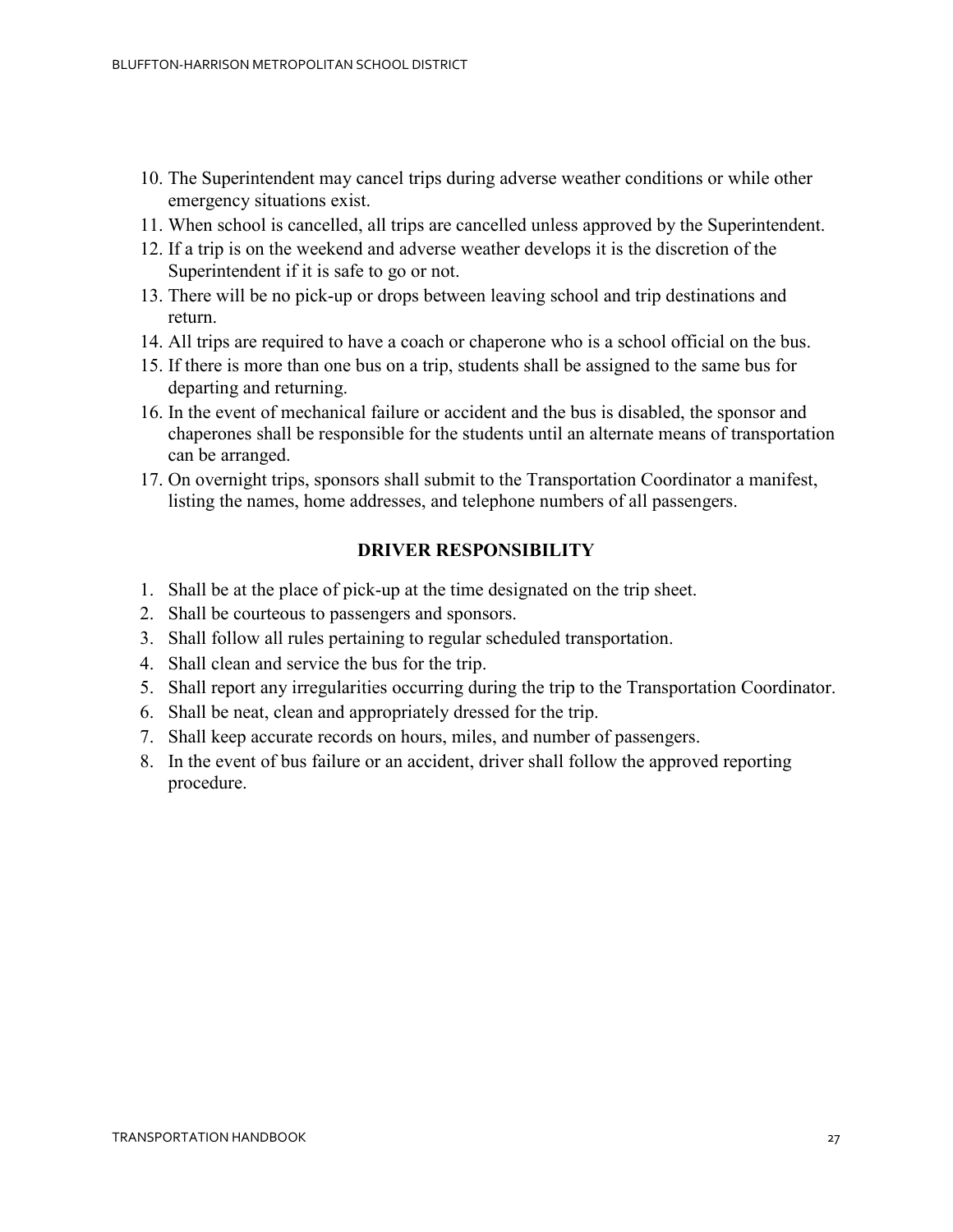## **SPONSOR RESPONSIBILITY**

- 1. Shall recognize the primary purpose of the school bus is to transport students to and from school on a regularly scheduled bus; therefore, they shall have their students at the pickup points as designated on the trip sheets given to the driver.
- 2. Shall maintain discipline and be responsible for the student's behavior.
- 3. Shall respect the driver's responsibilities and shall not request or demand the driver to violate traffic laws or rules of Bluffton-Harrison M.S.D.
- 4. Shall ensure the bus is cleaned before departing. Failure to leave the bus in the same condition as it was at the start of the trip will cause an additional assessment of \$25.00 charged to the organization sponsoring the trip. The driver and the sponsor should jointly inspect the bus before starting and again at the end of the trip.

## **SPECIAL PURPOSE BUS**

- 1. All bus rules will apply.
- 2. All discipline guidelines will apply.
- 3. All emergency guidelines will apply.
	- a. Each child who is transported on a special purpose bus will have an information sheet on file as follows:
		- i. One in the bus.
		- ii. One in the transportation office.
- 4. If these sheets are not filled out, transportation will not be furnished.
- 5. No child shall be added to these buses without the approval of the Transportation Coordinator.
- 6. The routes of these buses will not be altered without the approval of the Transportation Coordinator.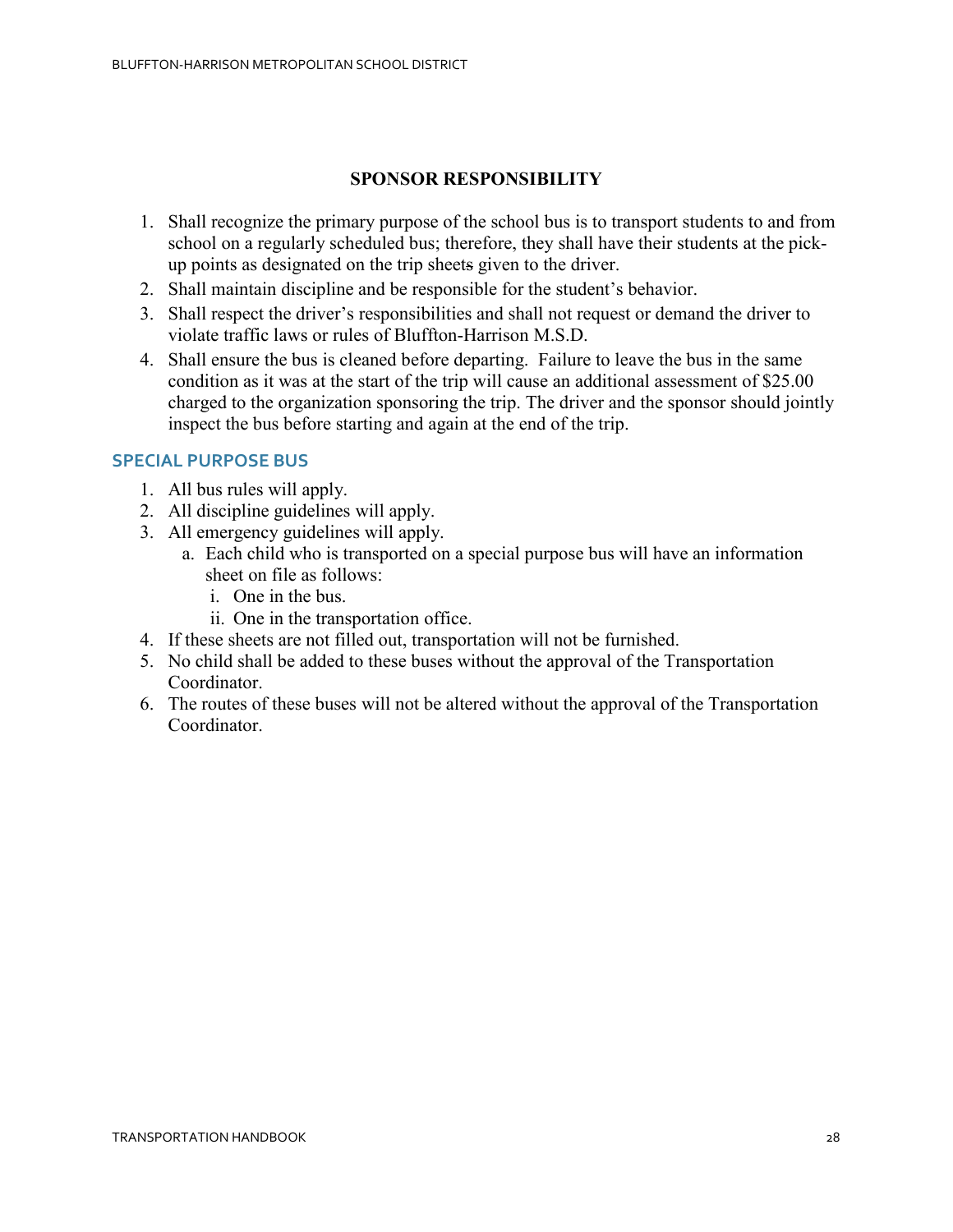## **SPECIAL PURPOSE BUS DROP-OFF GUIDELINES (DROP-OFF AT HOME)**

- 1. **A parent or other responsible adult must be at home to receive the child when delivered by the bus driver.** This person should be seen by the driver so that child can be discharged from the bus and the driver is able to proceed.
	- 1. If you desire your child to be left at home without an adult there to receive the child, a letter authorizing the driver to leave your child unattended must be on file with the Bluffton-Harrison M.S.D.
	- 2. Parents are responsible for children needing assistance from the bus into the home.

## 3. **Children will not be dropped anywhere other than the home address, unless a written request is submitted and approved**.

- 1. Exceptions to drop at home procedures may be requested if:
	- a. The requested address is on the route.
	- b. No increase in time is required.
	- c. The duration of the alternate address is permanent.
	- d. Short-term request will not be approved.
	- e. Emergency request will be handled on an individual basis.
- 2. **If an authorized adult is not at home when the child arrives, and an authorization to leave unattended is not on file, the following procedures are to be followed**:
	- 1. The driver notifies the school office.
	- 2. The school office calls the home or the emergency phone number.
	- 3. If no one is at home, the driver will proceed on the route; and the parent will have to arrange to meet the bus along the route. At the end of the route, if the driver still has the child, he will bring the child to the child's school or BHMSD Childcare Program at BHES where the parent must pick the child up. Parents may be billed for the childcare service. If this occurs three times it may result in suspension of transportation services.

## **DRIVER DISCIPLINE**

In accordance with the Bluffton-Harrison M.S.D. classified handbook, an employee may be disciplined by immediate suspension, which could result in a recommendation for termination. See support staff handbook for examples of unjustifiable acts of conduct and unreasonable actions by an employee which could generate such actions.

In addition to these, the following guidelines will be in place for bus drivers:

## **If upon completion of bus route, a driver departs and leaves a student on the bus, immediate dismissal of driver will result.**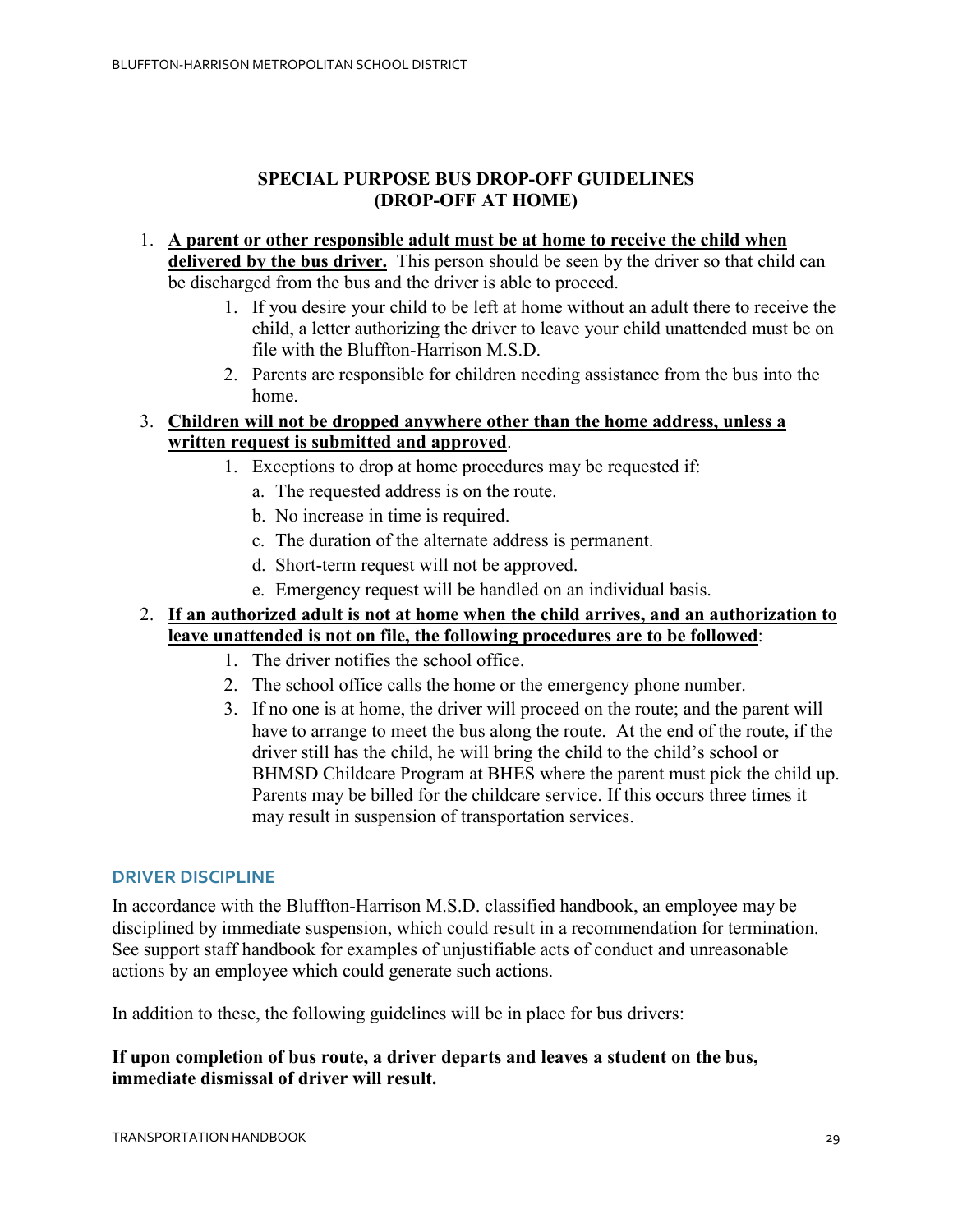| <b>OFFENSE</b>                                             | 1 <sup>ST</sup> OFFENSE                   | 2 <sup>ND</sup> OFFENSE                   | 3RD OFFENSE                          |
|------------------------------------------------------------|-------------------------------------------|-------------------------------------------|--------------------------------------|
| Violation of Operations                                    | Discussion>Written                        | Verbal Reprimand >                        | Suspension $>$                       |
| Policy                                                     | Reprimand                                 | Suspension                                | Termination                          |
| Violation of Operation<br>Policy Involving Safety          | Verbal Reprimand ><br>Suspension          | Written Reprimand ><br>Termination        | Termination                          |
| Moving Violation<br>Ticket without<br>students/Infraction  | Written Reprimand                         | Written Reprimand ><br>5 day Suspension   | 5 day Suspension ><br>Termination    |
| Moving Violation with<br>students/Infraction               | Written Reprimand ><br>5 Day Suspension   | 5 Day Suspension $>$<br>10 Day suspension | 10 day Suspension $>$<br>Termination |
| Moving Violation<br>Ticket without<br>students/Misdemeanor | Written Reprimand $>$<br>5 Day Suspension | 5 Day Suspension $>$<br>Termination       | Termination                          |
| Moving Violation<br>Ticket with<br>students/Misdemeanor    | Written Reprimand ><br>10 Day Suspension  | 10 Day Suspension $>$<br>Termination      | Termination                          |

#### **VIOLATIONS**

## RANGES OF DISCIPLINARY ACTIONS

- > DISCUSSION
- VERBAL REPRIMAND
- $\triangleright$  WRITTEN REPRIMAND
- $\triangleright$  SUSPENSION
- $\blacktriangleright$  TERMINATION

Any disciplinary action taken against an employee will remain permanently in the employee's file. However, for disciplinary levels, the incident will only be considered if it occurred within the last seven (7) years. (The same time period done on license checks.)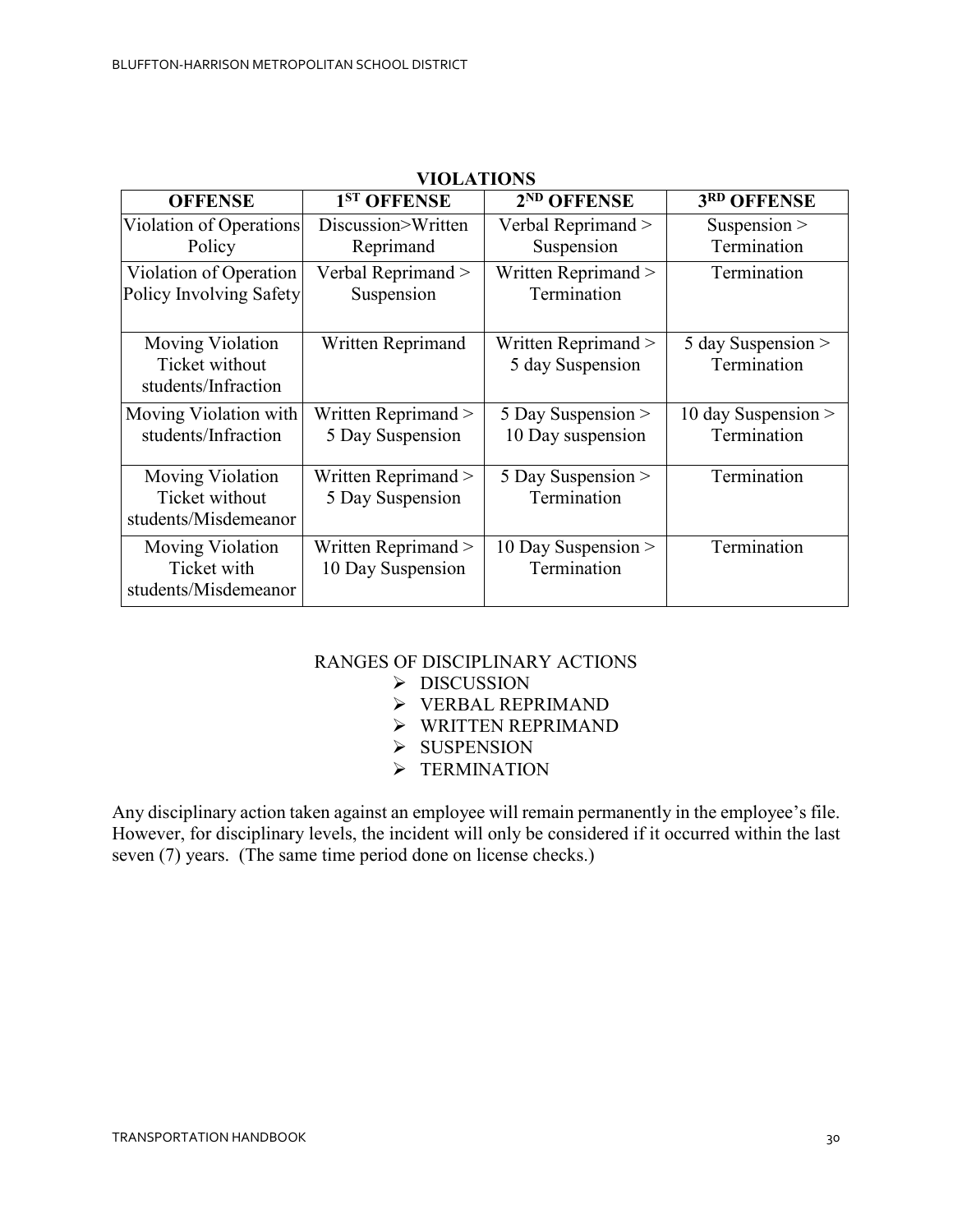## **GRIEVANCE**

- **STEP ONE:** The employee shall state the grievance orally to their immediate supervisor.
- **STEP TWO:** If the grievance is not resolved in Step One, the grievance shall be presented in writing to the Assistant Superintendent. The Assistant Superintendent will render a decision to the employee as to the resolution of the grievance.
- **STEP THREE:** If the grievance is not resolved in Step Two, the employee may request a conference with the Superintendent.
- **STEP FOUR:** If the grievance is not resolved in Step Three, the employee may appeal to the Board of School Trustees.

#### **EMERGENCY PROCEDURES**

In the event a telephone call or a radio call is received regarding a bus accident or breakdown, obtain the following information:

- 1. Are there students on the bus?
- 2. Bus number.
- 3. Drivers name.
- 4. Location of accident and destination of the bus.
- 5. Have police been notified?
- 6. Is ambulance needed and if so, has it been called?

After you receive this information, follow the steps below:

- 1. Refer the call to the Assistant Superintendent. In the event he/she is absent, refer call to the Superintendent.
- 2. Telephone the police if they have not been notified.
- 3. If needed only, advise the 911 operator of the need for an ambulance if they have not been notified.
- 4. Notify the school or schools involved. The school or schools are the only ones to contact parents.
- 5. In the event that students have been transported to the hospital emergency room, check to be sure that someone in administration has gone to the hospital to get names and addresses of the students. Provide transportation home to released students via BHMSD bus if needed.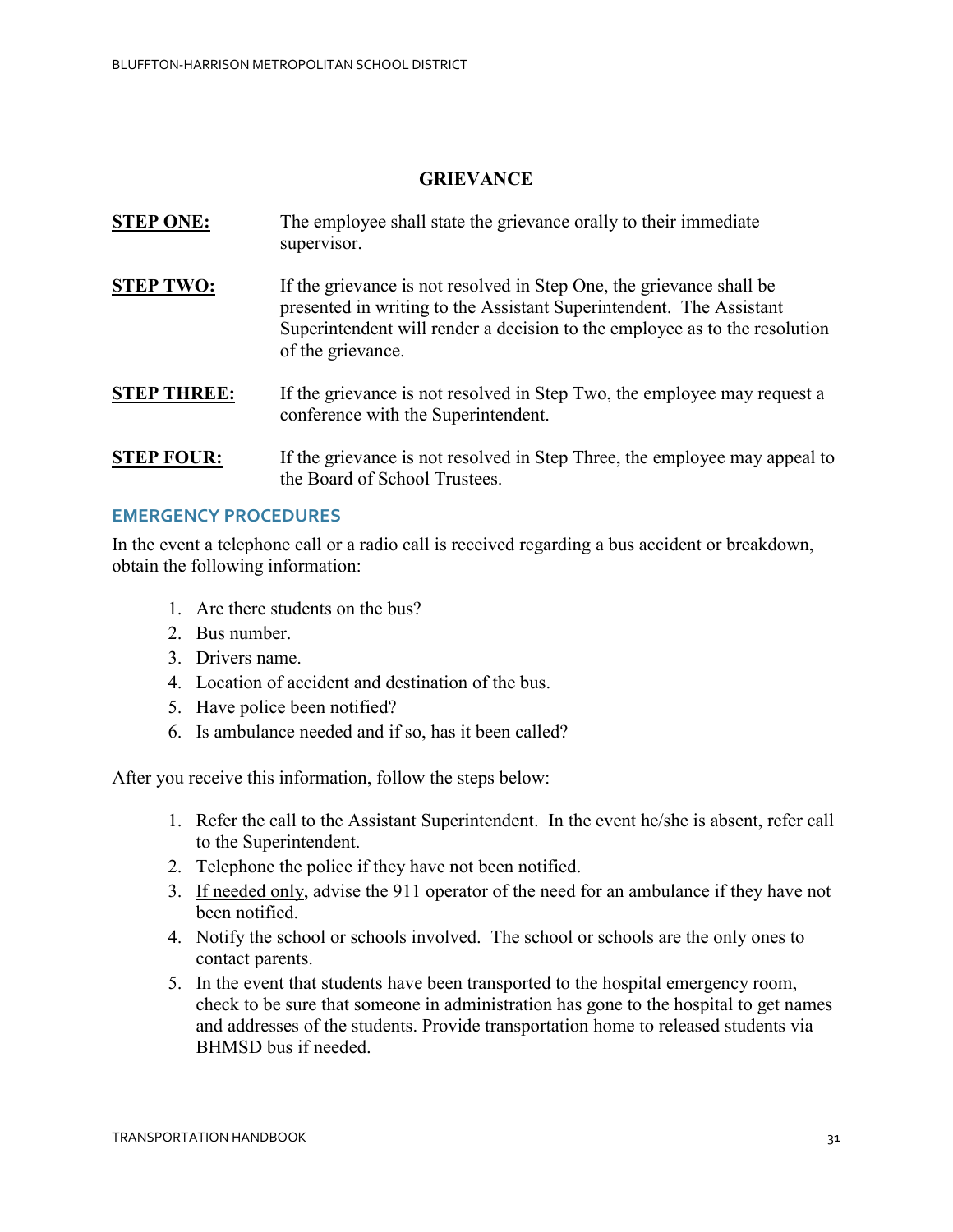## **ACCIDENT PROCEDURES**

The following procedures shall be observed in the case of an accident involving a school bus:

- 1. Stop the bus immediately.
- 2. Remain at the scene of the accident.
- 3. Determine if evacuation is necessary and/or possible.
- 4. Make certain all students are in a safe place, away from traffic and that they are not permitted to leave the assigned area without permission.
- 5. Notify the Transportation Coordinator and/or the Assistant Superintendent.
- 6. Notify the proper law enforcement agency immediately.
	- a. Notify the law enforcement agency if an ambulance is needed and they will notify them.
- 7. Render any injured person reasonable assistance.
- 8. In the case of injured being taken to the hospital, all possible effort should be taken to insure that all family members be taken to the same hospital.
- 9. The three triangle reflectors are to be placed as follows:
	- a. One beside the bus in the rear.
	- b. One 100 feet in front of the bus.
	- c. One 100 feet behind the bus.
- 10. Make list and seating chart of riders. Review seating chart and make list of students riding at the time of accident.
- 11. List witness if possible. Request name, address and telephone number.
- 12. Arrange with the Assistant Superintendent to submit to a post-accident drug and alcohol test if required.

Do not, under any circumstances, move a school bus from the point of impact unless instructed to do so by a police officer. Do not be motivated by remarks from bystanders.

An accident involving only property damage will also require the presence of an officer before the vehicle can be moved. In this case, the bus driver must contact the owner in addition to reporting the incident to the Assistant Superintendent or Transportation Coordinator.

The driver MUST remain with the bus, protecting the scene of the accident if students are aboard. Weather conditions, traffic conditions, distance to the nearest telephone and the time of day or night will influence the driver's decision concerning the manner in which he/she elects to handle any emergency.

In the event that wrecker service is required, all students will be removed from the bus and be required to wait a safe distance while the bus is pulled away.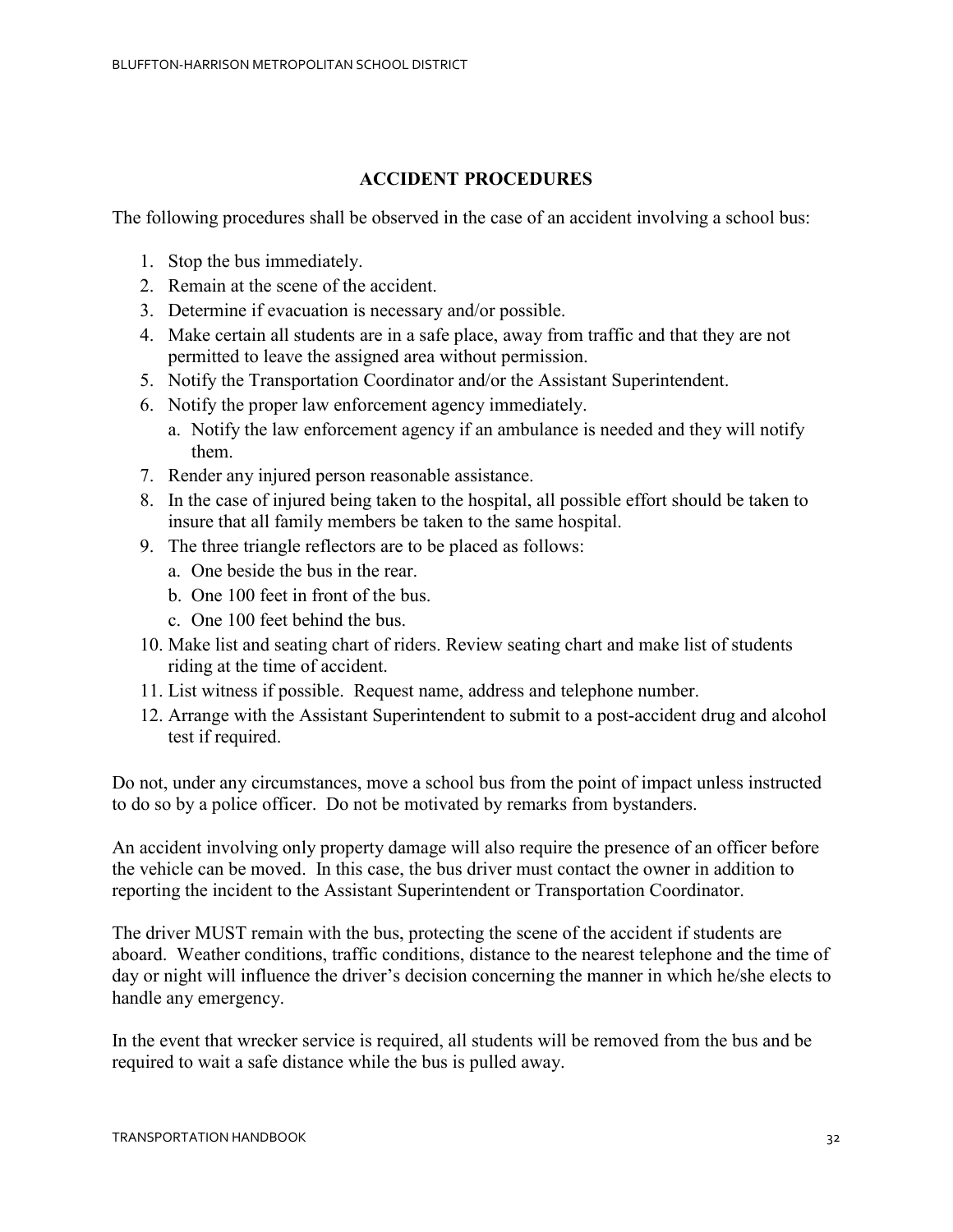The insurance card and registration are located in the safety kit located on each bus. Be prepared to share the insurance card with the police and others in the event of an accident.

Students should not be dismissed from the scene of an accident unless an administrator or support personnel are available to dismiss students to a parent or guardian. Utilize the student roster to release students.

#### **ACCIDENT REVIEW PROCEDURE**

The Review Team is to review all Bluffton-Harrison M.S.D. bus accidents in an effort to prevent future occurrences.

The National Safety Council defines a preventable accident as: "Any accident involving damage and/or personal injury, regardless of who was involved, what property was damaged, to what extent or where it occurred, in which the Driver in question failed to exercise every reasonable precaution to prevent the accident."

For the purpose of this procedure, the term 'Driver' shall mean a Bluffton-Harrison M.S.D. employee whose duties include the operation of a Board-owned vehicle. Substitute and regular employees are covered by this policy.

#### PROCEDURES

- 1. The Review Team shall consist of five persons:
	- $\triangleright$  Transportation Coordinator Chairperson
	- $\triangleright$  Two bus drivers as selected by the drivers at the beginning of each school year.
	- $\triangleright$  Superintendent / Assistant Superintendent
	- $\triangleright$  One member of the Maintenance Personnel

The Chairperson votes only in the case of a tie. Three persons must be present to render a decision.

- 2. Within five workdays of the accident, the review team will be asked to render a written opinion whether the accident was avoidable or unavoidable and recommend action to help prevent future accidents. If evidence of the accident is not available within five workdays, the review team can adjourn until evidence is available.
- 3. The review team may use whatever resources are available to assist them in determination of their opinion.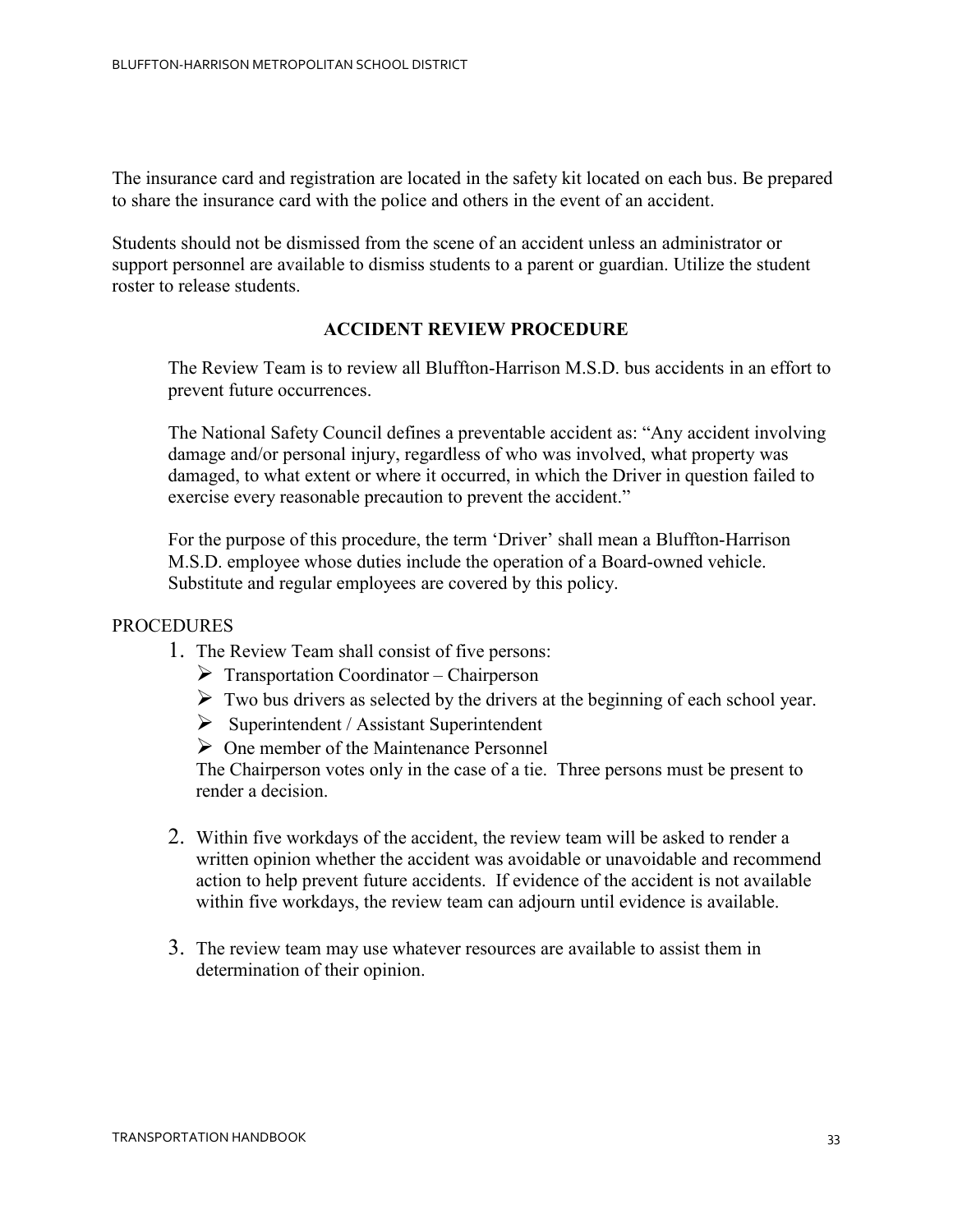## **POINTS ASSESSED FOR PREVENTABLE ACCIDENTS INVOLVING PROPERTY DAMAGE ONLY**

If the Committee concludes that the accident was preventable, the Driver will be notified that a chargeable accident has been placed on his/her record. The Driver will be asked to sign a memo that will inform him/her of the current point status. *Any points charged against an employee's driving record will remain on the record for two (2) years from the date of the accident and then removed. Part-time employees, hired as permanent Drivers, will have any points accumulated remain on their driving record for the balance of two (2) years.*

Property damage accidents that are ruled to be preventable, charged to a Driver, and which do not involve personal injury or substance abuse, will be evaluated on the following point system:

Repair costs between:

| \$300.00           | \$1050.00<br>$\overline{\phantom{0}}$ | 1 point  |
|--------------------|---------------------------------------|----------|
| \$1051.00          | \$2250.00<br>$\overline{\phantom{0}}$ | 2 points |
| \$2251.00          | \$3999.00                             | 3 points |
| \$4000.00          | \$7499.00                             | 4 points |
| \$7500.00          | $-$ \$14,999.00                       | 5 points |
| \$15,000.00 and up |                                       | 6 points |

These dollar values include damages to all vehicles and property involved in the accident, whether the vehicle and property belongs to the School Board or any other party.

#### DISCIPLINARY CONSEQUENCES AND RETRAINING SCHEDULE

#### **LEVEL ONE**

When a driver is charged with **two points within a two-year period,** a verbal discussion will be conducted between the Driver and the Transportation Coordinator. The accident will be reviewed and the Transportation Coordinator and Driver will discuss what safety measures will be utilized to prevent similar incidents in the future.

#### **LEVEL TWO**

When a driver is charged with **three or four points within a two-year period**, a conference between the Transportation Coordinator and the Driver will be held and a verbal reprimand given to the Driver. **At this meeting, the Driver will be encouraged to improve his/her driving record and reminded of the disciplinary policy for the chargeable accidents. The Driver will be counseled about the merits of defensive driving**.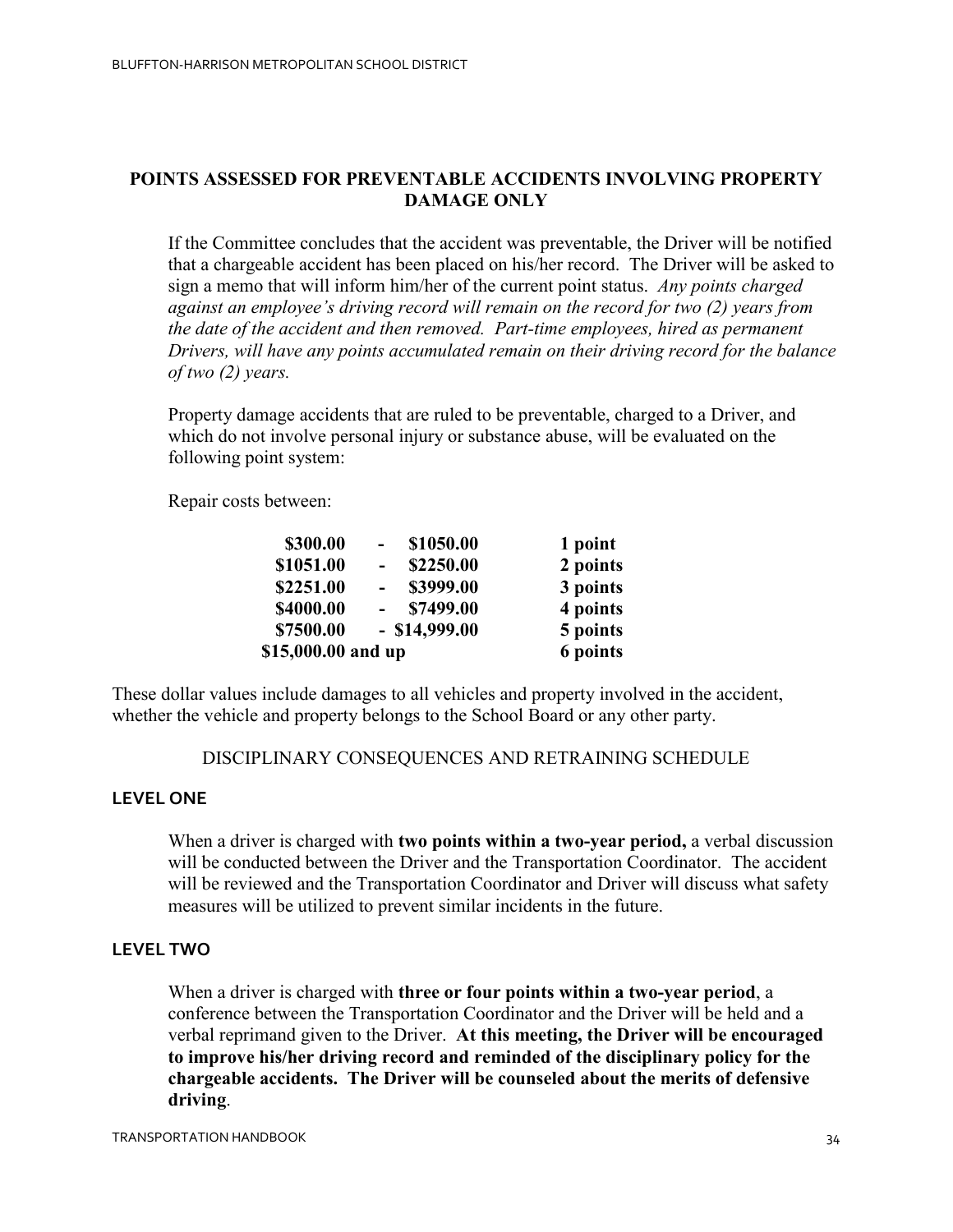#### **LEVEL THREE**

When a Driver is charged with **five to seven points within a two-year period**, a meeting will be held with the Driver, Assistant Superintendent, and the Transportation Coordinator. At this meeting, a written reprimand will be issued and the importance of safe driving techniques will be stressed. **The Transportation Coordinator will be scheduled to accompany the Driver on his/her morning and/or afternoon route to assess and make recommendations regarding driving skills up to and including driver retraining.**

#### **LEVEL FOUR**

**Drivers receiving eight to eleven points in a two-year period will normally be subject to suspension without pay for a three-day period and be directed to attend the National Safety Council Coaching the School Bus Driver Program at the sole expense of the Driver.** The employee will be given appropriate notice of suspension and the suspension must be consistent with statute and BHMSD Policy. Employees will have thirty days in which to satisfactorily complete the schooling. Drivers may either attend the classroom presentation or complete the computerized version, provided that it is completed within the thirty-day period. Anyone refusing to attend or not completing the training as required will be recommended for termination. Upon completion of the Course, the certificate of successful completion is to be given to the Transportation Coordinator for verification. A copy of this certificate will be filed with the Assistant Superintendent. As each additional two points are accumulated within a two-year period. The Accident Review Team will recommend the appropriate retraining.

#### **LEVEL FIVE**

#### **The accumulation of twelve points or more in a two-year period will result in a recommendation for termination.**

This procedure does not apply to substitute/part time Drivers. The Assistant Superintendent reserves the right to review substitute/part time driving records and recommend any appropriate remedial action or discipline.

#### PERSONAL INJURY ACCIDENTS

Any chargeable accident resulting in personal injury will be reviewed by the Accident Review Team and points will be assigned or other action taken as appropriate. Preventable accidents, which result in serious personal injury, death, or accidents involving recklessness or substance abuse will be reviewed by the Assistant Superintendent and the Superintendent. Appropriate administrative action will then be taken in accordance with BHMSD policy, which may include discipline, up to and including recommendation for termination.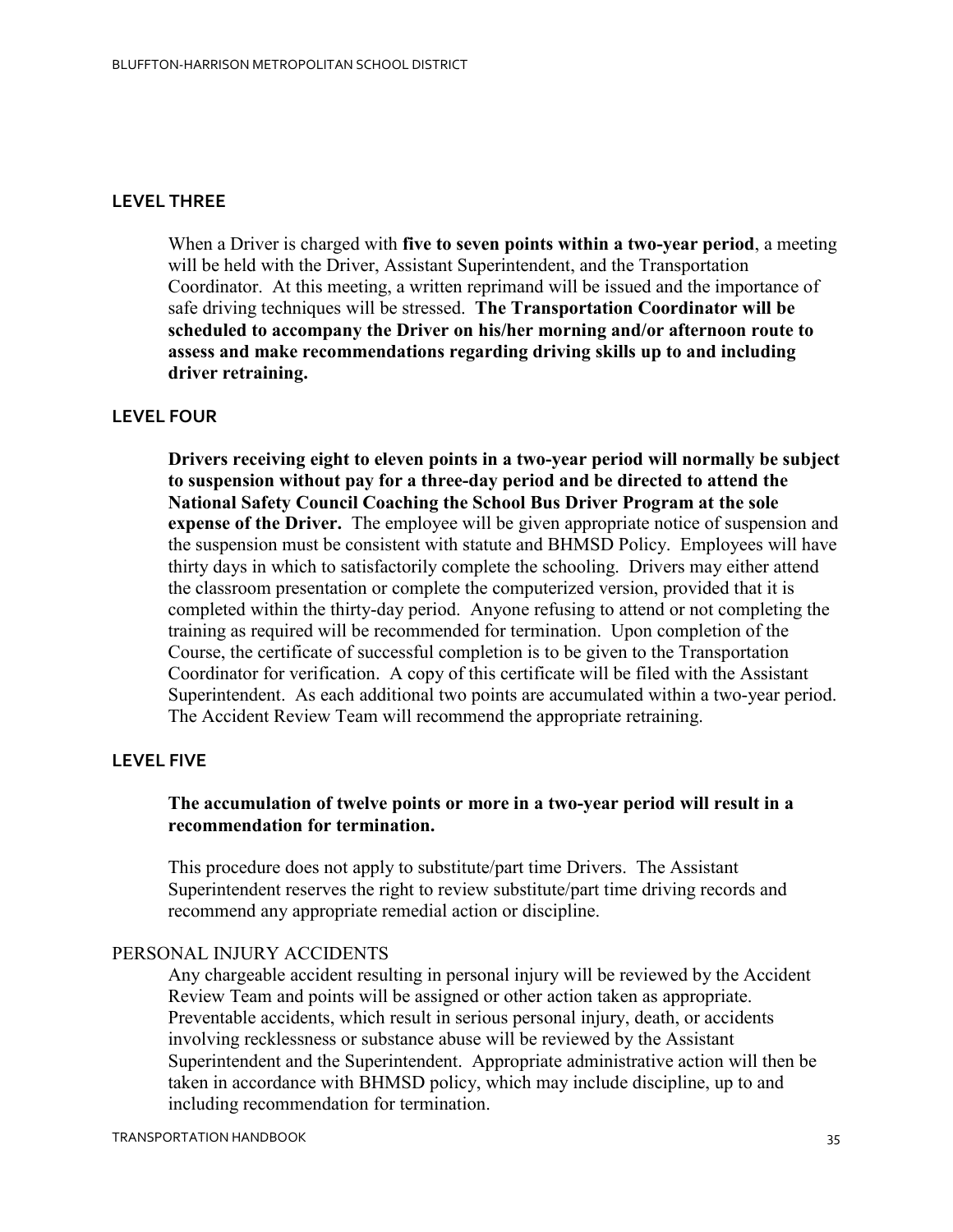## **ACCIDENT REPORTING**

The Driver will complete a School Bus Accident Report following all accidents. This report must be filled out and turned in to the Assistant Superintendent within 24 hours of the time of the accident or the next working day. This report should describe the details of each accident regardless of the cost.

ANY DRIVER OR SUPERVISOR FAILING TO PROPERLY COMPLETE AN ACCIDENT REPORT WITHIN THE DESIGNATED PERIOD OF TIME WILL BE SUBJECT TO DISCIPLINARY ACTION INCLUDING POSSIBLE TERMINATION

## **RECKLESS OR UNSAFE DRIVING**

Any employee found to be operating a BHMSD vehicle in a reckless and/or unsafe manner will have the charge investigated by the employee's immediate supervisor or his/her designee. The supervisor will determine the appropriate disciplinary action and report same to the Transportation Committee. The seriousness of the violation will dictate the disciplinary actions taken, including possible termination. Disciplinary discussions will be reviewed with the Superintendent prior to any action being taken.

## **WEAPON POLICY**

#### **The following procedures should be followed when a student has a gun or weapon on the school bus.**

#### Guidelines for Bus Drivers

#### **Should a gun/weapon be seen on the bus:**

- 1. Calmly radio your specific location to the person in charge of Transportation and request a "Bus # - Code Green - No Response Necessary."
- 2. A call should be placed **immediately** to the local law enforcement agency by the person in charge of Transportation.
- 3. Follow up with the **appropriate paperwork** that will substantiate what has happened and report it to the appropriate person.
- 4. Report the incident to the appropriate school **administrator.**

#### **Should a gun/weapon be seen at or near a bus stop:**

- 1. **Calmly** radio details of location of a weapon sighting to the person in charge of Transportation.
- 2. A **call should be placed immediately** to the proper local law enforcement agency by the person in charge of Transportation.
- 3. Drivers should then **distance themselves from the weapon sighting**.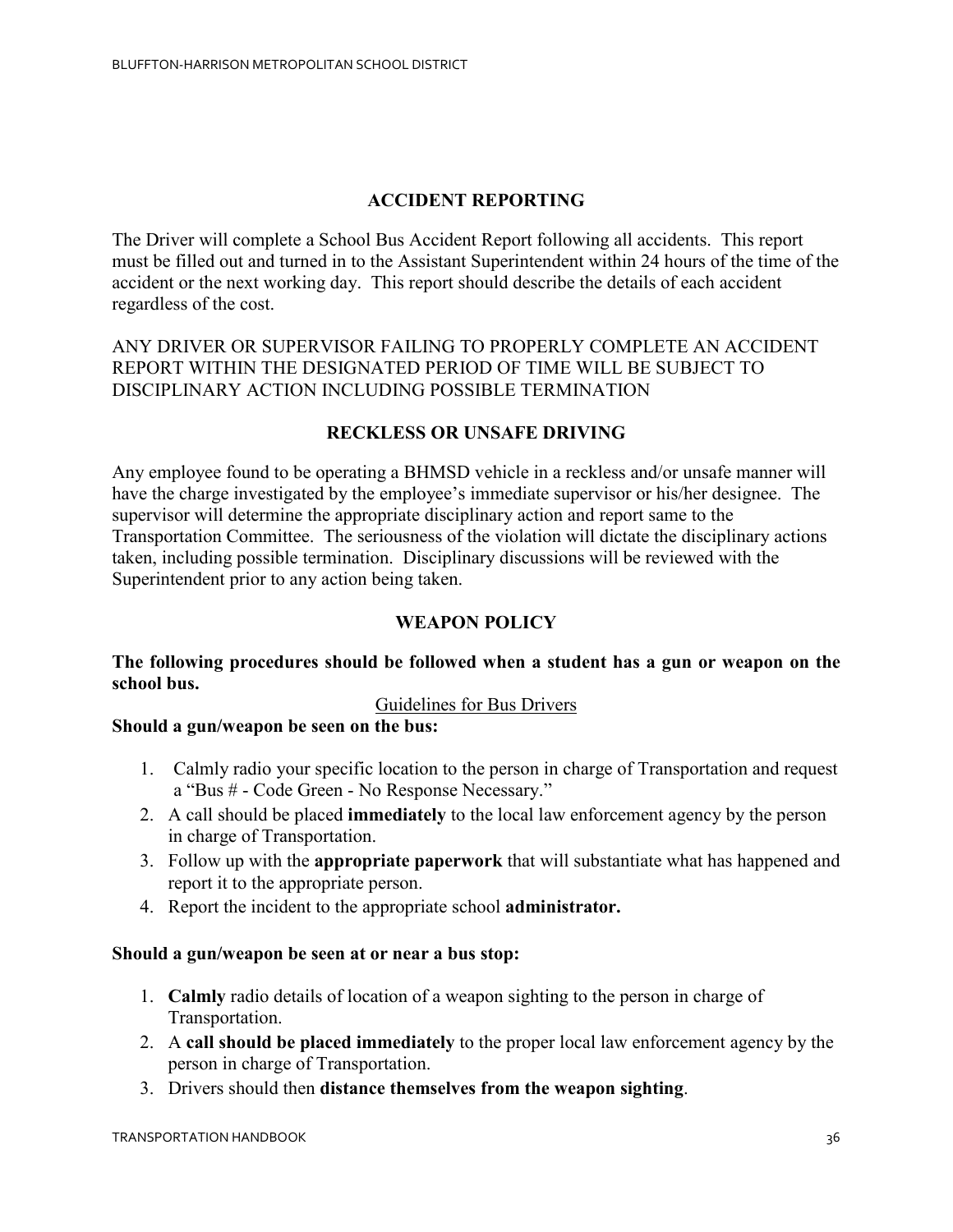- 4. **A full and complete report** (with names, if available) should be prepared by the driver and **turned into the person in charge of Transportation**.
- 5. **Report the incident** to the appropriate school **administrator.**

## **FIGHT PROCEDURE**

- 1. Use verbal intervention to inform those fighting to stop. (Each driver must assess in advance what his or her threshold is for physical intervention. Do not attempt to intervene if you fear injury to yourself).
- 2. Focus attention towards the one losing the fight; he/she will most likely be looking for a way out.
- 3. Be observant (names, descriptions, weapons, what is happening).
- 4. If students do not stop fighting, calmly radio details of your location to Assistant Superintendent or Building Administrators, if in their parking lot.
- 5. A call will be placed immediately to the School Resource Officer.
- 6. Report the incident to the appropriate Building Administrator.

## **UNAUTHORIZED BUS ENTRY**

The number one priority of a Bluffton-Harrison M.S.D. School Bus Driver is the safety and wellbeing of each student. From time to time an individual may attempt to detain or board a school bus without the driver's consent or permission. If, in the bus driver's opinion, the individual's attempt to detain or board the school bus may potentially endanger the safety or security of the students, the driver may and will deny such attempts.

A school bus is school property. Entry without the bus driver's permission is considered trespassing. If an individual enters or attempts to enter a school bus without the bus driver's permission or attempts to detain the bus, the bus driver should ask the individual to step off or away from the bus. If the individual refuses, the bus driver should inform them that they are trespassing. The driver should also inform them that the local police will be contacted if they do not cooperate. If the individual refuses to leave, the bus driver should contact the Assistant Superintendent for police assistance. A bus driver should not try to remove the individual or leave the location until authorities arrive.

An individual attempting unauthorized entry may be charged with trespassing.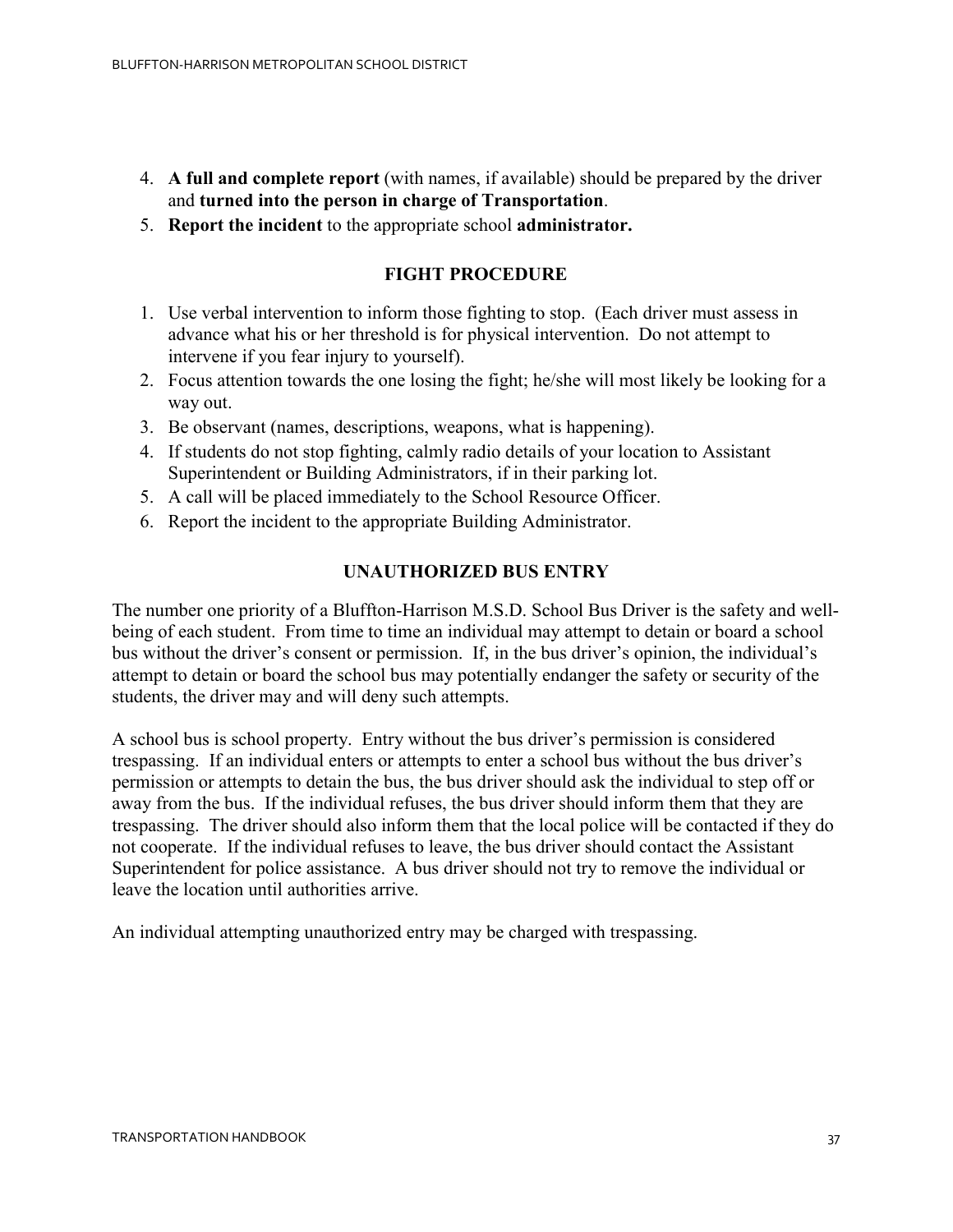## **HIJACK/HOSTAGE PROCEDURE**

- 1. Follow the instructions of the hostage taker.
- 2. Do not try to disarm the hostage taker. Neither you nor your students should try to be a "hero".
- 3. Stay calm! Inform the students to remain seated and calm.
- 4. Do not radio for assistance, unless you are instructed to use the radio by the hostage taker.
- 5. Have a "common code-word" that is used for hostage situations on your bus, if you are permitted to relay a message to the Assistant Superintendent. (Bus # - Code Green - No Response Necessary)
- 6. If the hostage taker allows certain students off the bus, write down their names and where they got off.
- 7. Do not offer yourself as a hostage.
- 8. Do not try to negotiate with the hostage taker.
- 9. If hostage negotiators arrive, trust them!

#### **EVACUATION PROCEDURE**

#### DRIVER SUPERVISION

- 1. Both exits accessible.
	- a. Upon driver's command, one rear safety helper should open the rear emergency door and all three helpers disembark. Two (2) front safety helpers should also disembark at the front entrance.
	- b. Upon driver's command students in the rear section of the bus should exit one row at a time, to the front door exit.
	- c. One front helper should assist the students to leave the bus. The other front helper should lead those students away from the vehicle, at least 100 feet off the roadway.
	- d. Two rear safety helpers should station themselves on each side of rear door and hand-assist students to the ground.
	- e. The driver should supervise student evacuation and ensure that all students have left the bus prior to self-evacuation.
	- f. Driver should designate two helpers to go for assistance if necessary.
- 2. Front door only accessible.
	- a. Upon driver's command, the two front safety helpers should disembark.
	- b. Upon driver's command, students will exit, row at a time, through the front door.
	- c. One front safety helper should assist students to leave the bus. The front helpers should lead the students away from the vehicle, at least 100 feet from the roadway.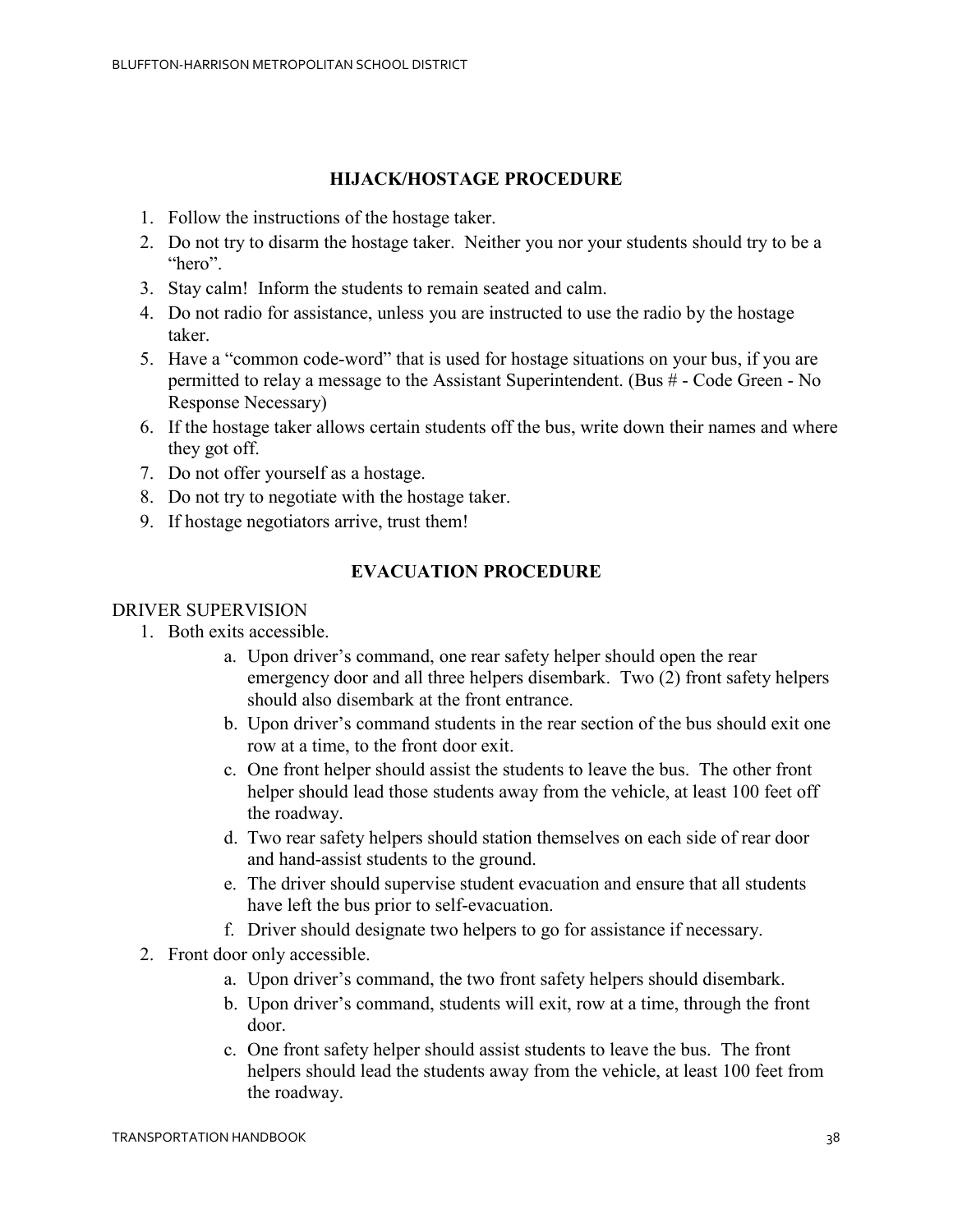- d. Rear helpers should assist the driver in supervising orderly student evacuation and insuring that all riders have left the vehicle.
- e. Drivers should supervise orderly student evacuation and insure that all students have left the vehicle prior to self-evacuation.
- f. Drivers should designate two helpers to go for assistance if necessary.
- 3. Rear Emergency Door only accessible
	- a. Upon driver's command, one rear safety helper should open rear emergency door and the three rear helpers disembark.
	- b. Upon driver's command, students should exit, row at a time through the rear exits.
	- c. Two rear safety helpers should station themselves on each side of the rear emergency door and hand-assist students to the ground. The other helpers should lead the students away from the vehicle, at least 100 feet off the roadway.
	- d. Two front safety helpers should assist the driver in supervising orderly student evacuation and insure that all students have left the vehicle.
	- e. Driver should supervise student evacuation and insure that all students have left the vehicle.
	- f. Driver should designate two helpers to go for assistance if necessary.
- 4. Window or windshield evacuation
	- a. Driver should knock out necessary windows and/or windshield and remove all glass slivers.
	- b. Driver should designate three helpers (and more if necessary) to evacuate through the window opening to assist students to the ground. One helper should lead those students away from the vehicle, at least 100 feet off the roadway.
	- c. Remaining helpers inside the bus should assist the driver in supervising the orderly evacuation of students through the window opening and ensuring that all students have left the vehicle.
	- d. Driver should supervise student evacuation and insure that all students have left the vehicle prior to self-evacuation.
	- e. Driver should designate two helpers to go for assistance if necessary.

#### EVACUATION PROCEDURE – WITHOUT DRIVER SUPERVISION

- 1. If driver becomes ill and unconscious while the bus is in motion, front safety helpers should push driver from driver's seat, steer bus to a stop, turn off ignition switch, apply the emergency brake, and initiate flashers warning lights and stop arm. Rear helpers should assist as necessary to calm and reassure student passengers.
- 2. Both exits are accessible
	- a. Employ same procedures as with driver supervision except: